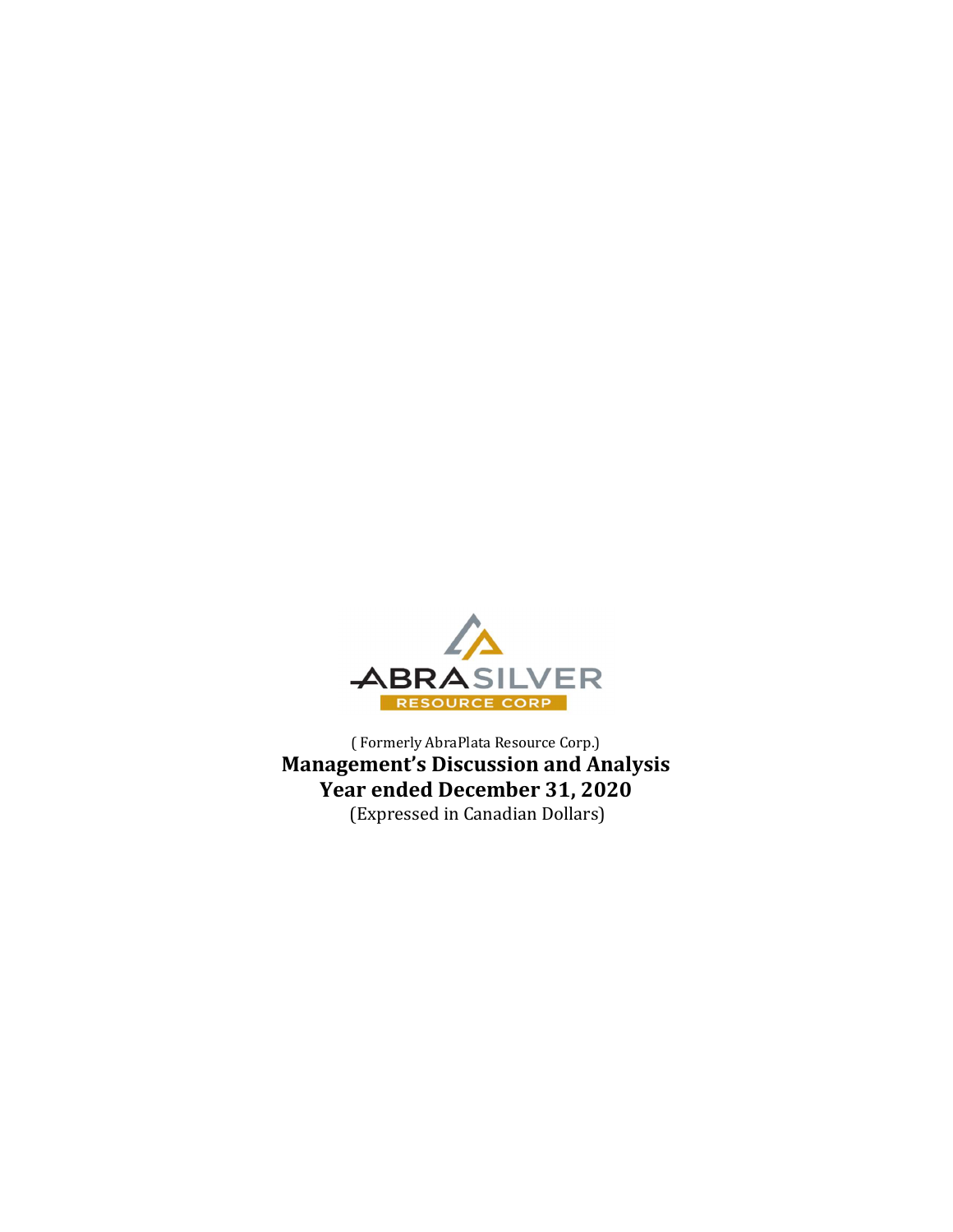This Management's Discussion and Analysis ("MD&A") of AbraSilver Resource Corp. should be read in conjunction with the Company's audited consolidated financial statements and related notes for the year ended December 31, 2020. All dollar amounts included in this MD&A are expressed in Canadian Dollars unless otherwise noted. The information contained within this MD&A is current to April 28, 2021.

## 1. OVERVIEW OF THE COMPANY

AbraSilver Resource Corp. ("AbraSilver" or the "Company") is a Canadian-based precious metals exploration company headquartered in Toronto, Canada. The Company was originally incorporated on August 31, 1993 under the Alberta Business Corporations Act. On September 30, 2015, the Company's incorporation jurisdiction was moved to British Columbia. The Company's registered office is located at Suite 550, 220 Bay Street, Toronto, ON, M5J 2W4. The Company changed its name to Angel Bioventures Inc. on August 28, 2013. Subsequently on March 23, 2017 the Company changed its name to AbraPlata Resource Corp. and on March 4, 2021 to AbraSilver Resource Corp.

On September 16, 2016, the Company signed a binding Letter of Intent ("LOI") with Huayra Minerals Corporation ("Huayra"). The LOI sets out the key terms of the proposed acquisition by the Company of 100% of the issued and outstanding securities of Huayra. Huayra is a mineral exploration and development company engaged in the acquisition, exploration and development of mineral resource properties in Argentina. Huayra has an agreement (the "SSRM Agreement") with SSR Mining Inc. ("SSRM") to acquire an indirect 100% interest in the Diablillos and Aguas Perdidas (previously known as "M-18") properties in Salta and Chubut Provinces, Argentina. Huayra also had rights in the Cerro Amarillo project in the Province of Mendoza, Argentina.

On November 15, 2016, the Company and its wholly owned subsidiary, 1096494 BC Ltd., entered into a definitive merger agreement (the "Merger Agreement") with Huayra. As per the terms of the Merger Agreement, Huayra and 1096494 BC Ltd. amalgamated (the "Amalgamation") and the amalgamated company became a wholly owned subsidiary of the Company. Pursuant to the Amalgamation, the Company acquired all of the issued and outstanding Class A common shares of Huayra in exchange for a like number of common shares of the Company. The Amalgamation was an arm's length transaction and constituted a "reverse takeover" pursuant to the policies of the TSX Venture Exchange (the "Exchange"). Pursuant to the terms of the Merger Agreement, the Company undertook a concurrent financing of \$2,863,099 to meet the initial listing requirements of the Exchange (the "**Concurrent Financing**").

The Amalgamation became effective on April 24, 2017. In this regard, the Company entered into an agreement with SSRM providing for the Company's assumption of all of Huayra's obligations under the SSRM Agreement. Such obligations include, but are not limited to, SSRM's right under the SSRM Agreement to: (i) a free carried equity interest in the Company until the completion of a public offering of US\$5,000,000 or more (the "Anti-Dilution Right"); (ii) participate in future equity financings to maintain its ownership level in the Company for as long as SSRM continues to hold more than ten percent of the then issued and outstanding shares of the Company on a non- diluted basis; (iii) receive cash payments of approximately US\$1,150,000 over the first two years and US\$12,500,000 over the following four to six years; and (iv) a 1% net smelter returns royalty on production from each of the properties.

On December 19, 2019 (the "Effective Date"), the Company and Aethon completed a business combination of AbraPlata and Aethon whereby AbraPlata acquired all of the issued and outstanding common shares of Aethon (the "Arrangement") and Aethon became a wholly-owned subsidiary of AbraPlata, pursuant to an arrangement agreement entered into between AbraPlata and Aethon on September 11, 2019 and amended on October 15, 2019.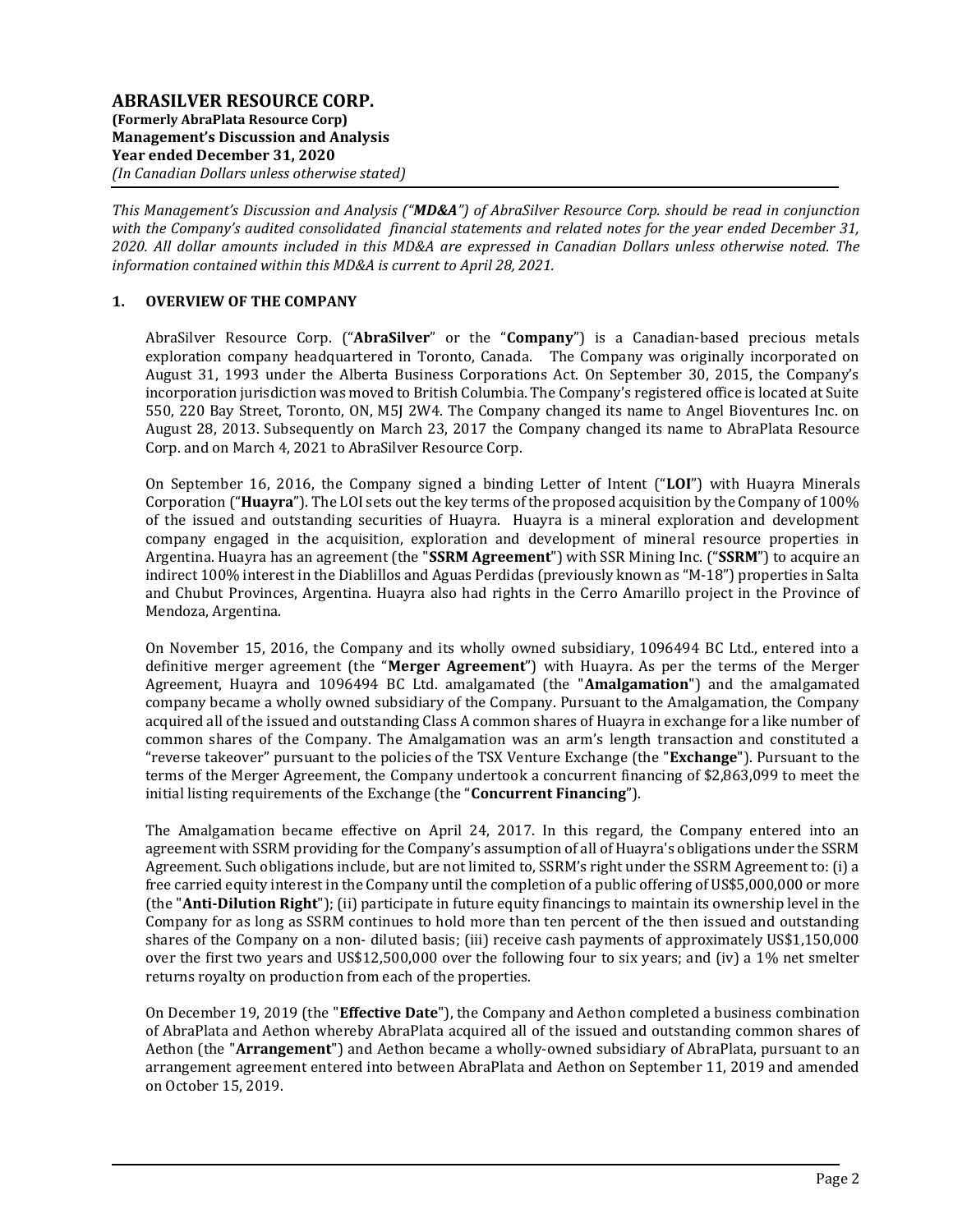## 2. HIGHLIGHTS

The Company's key events and highlights from January 1, 2020 to the date of this MD&A, include the following:

- At the Diablillos project, approximately 8,900 metres of diamond drilling was completed in 2020 resulting in 33 holes. Throughout the year, multiple high-grade silver, gold and copper exploration results were announced from the Oculto zone as part of the ongoing 13,000-metre drill program.
- The successful completion of three equity financings for aggregate gross proceeds of \$25 million, also resulting in Mr. Eric Sprott becoming the Company's largest shareholder.
- Strong share price appreciation with increased shareholder value of 750% for the year, resulting in the Company being among the best performing mineral exploration companies listed on the TSX-Venture Exchange.
- On August 27,2020, the Company held its Annual and Special Meeting of Shareholders.
- During the twelve months ended December 31,2020 the Company issued 21,452,420 shares after 21,452,420 Warrants were exercised at a weight average price of \$ 0.18, for net proceed of \$3,843,237.
- During the twelve months ended December 31,2020 the Company issued 2,728,125 shares after 2,728,125 Stock Options were exercised at a weighted average price of \$0.13, for net proceeds of \$353,937.

### 3. EXPLORATION AND EVALUATION

#### Diablillos Project

The Diablillos project covers an area of approximately 79km<sup>2</sup> in the Salta Province of northwestern Argentina and hosts epithermal precious metal mineralization in a number of mineral occurrences. The main deposit is known as Oculto, and this silver-gold deposit is surrounded by various satellite occurrences including the Fantasma Ag-rich zone. To the north of Oculto lies the Cerro Viejo – Cerro Blanco copper-gold mineralized zone and its related Northern Arc of gold-rich occurrences. The Diablillos project was acquired by the Company from SSRM in 2016.

The Diablillos project lies within the border zone between the Province of Salta and the Province of Catamarca. For many years, the definitive border line between Salta and Catamarca has been in dispute and the Diablillos project falls within territory claimed by both provinces. In 1984, the government of Salta granted mineral rights to the Diablillos project to one of the Company's predecessors-in-title. In the early 2000s, the government of Catamarca granted overlapping mineral rights in the same area, to a third party, thereby creating the potential for conflicting titles pending the resolution of the border dispute, a matter falling within the jurisdiction of the federal government under the Constitution of Argentina. Additional details respecting the provincial border dispute and the potentially conflicting titles to the Diablillos project can be found in the Company's Filing Statement dated March 1, 2017, a copy of which is filed under the Company's profile on SEDAR (www.sedar.com).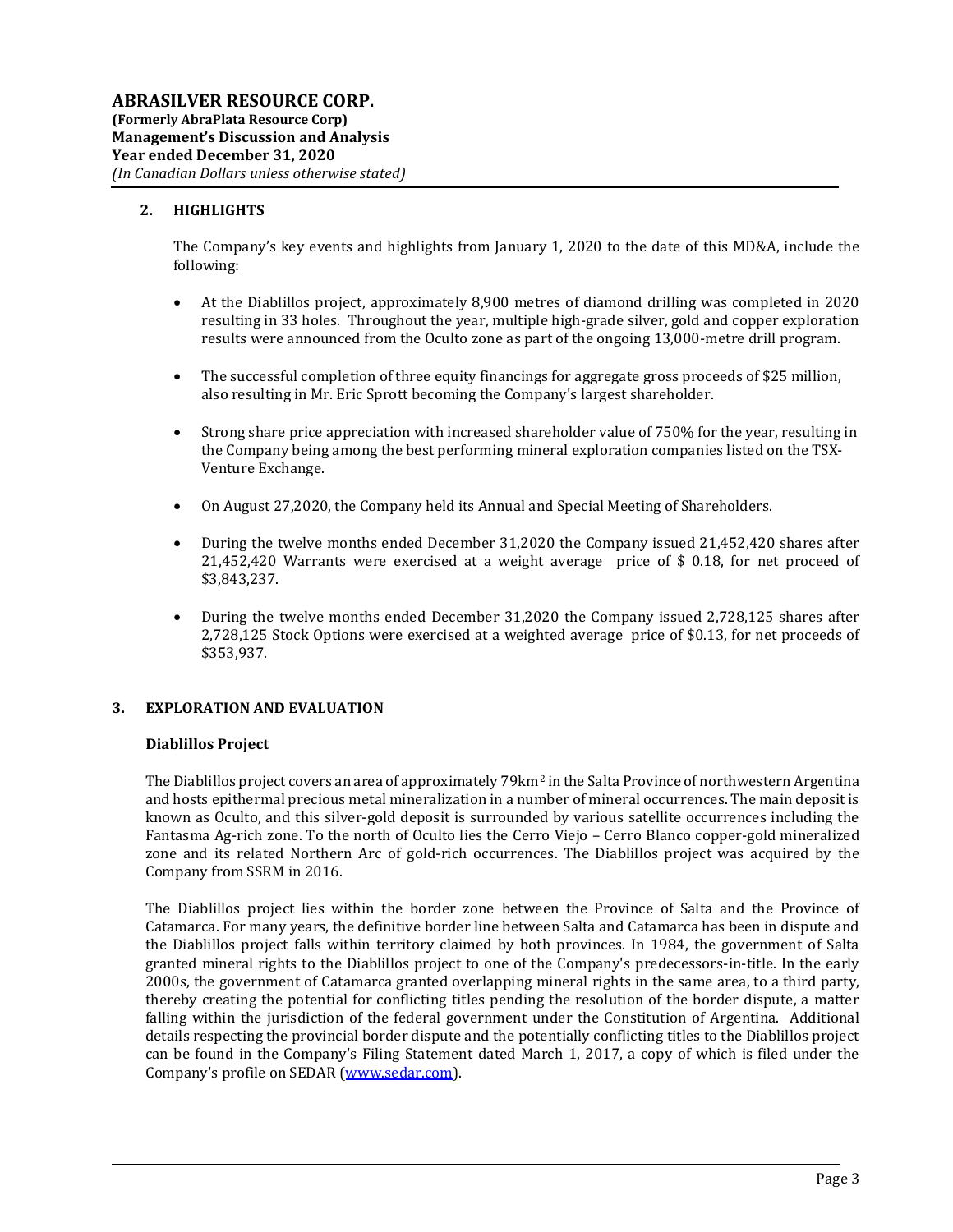## 3. EXPLORATION AND EVALUATION (continued)

The Company reached an agreement with the shareholders of Minera Cerro Bayo SA ("Cerro Bayo"), the owner of the conflicting mineral rights granted by the government of Catamarca, to acquire a 100% equity interest in Cerro Bayo, thereby indirectly acquiring ownership and control of the conflicting mineral interests. As consideration, the Company will pay US\$3,325,000 in cash and issue 500,000 common shares of the Company to the shareholders of Cerro Bayo in instalments over an eight-year period. As at the date of this MD&A, USD 895,000 have been paid and 500,000 shares have been issued.

#### Diablillos – Oculto Main Mineralized Zone

The Oculto deposit, contains the majority of the Indicated Resources known from the project which, as previously estimated by Roscoe Postle Associates Inc ("RPA"), amount to 27.1 million tonnes at a grade of 93.1 g/t silver and 0.84 g/t gold and containing 80.9 million oz silver and 732k oz gold (i.e., 136 million oz AgEq or 1.8 million oz AuEq using a gold:silver ratio of 75:1). AbraSilver completed a Preliminary Economic Assessment ("PEA") in March 2018, based on an open pittable resource model. The PEA was completed and the conclusions published in a news release dated March 2, 2018. This was followed by a Technical Report which was filed on SEDAR on April 16, 2018. The Report is entitled "Technical Report on the Diablillos Project, Salta Province" and was authored by independent Qualified Persons at Roscoe Postle Associates Inc. and prepared in accordance with National Instrument 43-101.

### Q4 And Fully Year 2020 Exploration Highlights

During 2020, the Company issued several news releases announcing program updates and results of its exploration activities. The Company successfully achieved all three of its top priorities with the drill program, namely:

- (1) Identify additional gold resources in the deeper oxide gold zone;
- (2) Extend silver-gold mineralization northeast of the Whittle Pit boundary;

(3) Define a shallow gold zone (from surface to  $\sim$ 100m depth) which would benefit early open pit mining operations.

Throughout the year the Company issued several announcements regarding the exploration program, including:

- AbraSilver Intersects 17.5 Metres of 604 g/t Silver and 7.0 Metres of 20.6 g/t Gold with 202 g/t Silver at Diablillos Project (news release dated January 27, 2020)
- AbraSilver Intercepts 14 Metres of 6.40 g/t Gold & 197 g/t Silver and Identifies High Grade Copper Zone with Intercept of 15 Metres of 5.1% Copper, 2.35 g/t Gold & 658 g/t Silver (news release dated February 19, 2020)
- AbraSilver Increases 2020 Exploration Program at Diablillos Silver-Gold Project (news release dated July 20, 2020)
- AbraSilver Commences 5,000 Metre Drilling Program at Diablillos Silver-Gold Project (news release dated August 12, 2020)
- AbraSilver Intersects 22 Metres of 4.22  $g/t$  Gold; Including 1 Metre of 31.2  $g/t$  Gold and 60.4  $g/t$ Silver at Diablillos Project (news release dated September 02, 2020)
- AbraSilver Drills 10.20 g/t AuEq Over 2 m and Adds Second Drill Rig To Expand and Accelerate Exploration Program at Diablillos Project (news release dated October 13, 2020)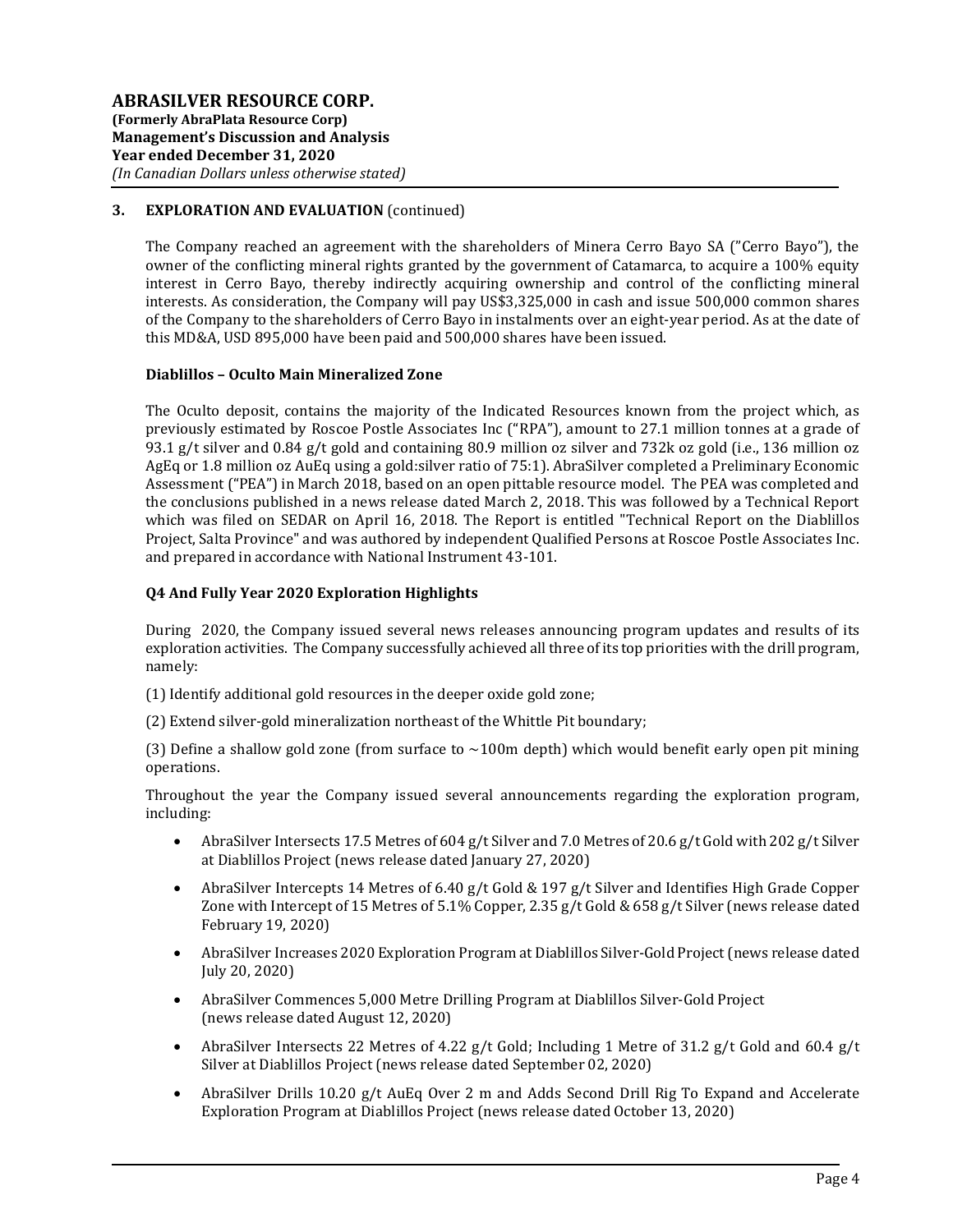## 3. EXPLORATION AND EVALUATION (continued)

- AbraSilver Intersects Further High-Grade Silver, Gold and Copper Mineralisation Including 408 g/t AgEq Over 28 m and 23.8 g/t AuEq Over 2 m at Diablillos Project (news release dated October 26, 2020)
- AbraSilver Completes Ground Magnetic Survey at Diablillos, Identifies Additional Drill Targets (news release dated November 04, 2020)
- AbraSilver Reports Additional High-Grade Silver, Gold and Copper Mineralisation Including 83 Metres Grading 398 g/t AgEq (5.3 g/t AuEq) at Diablillos Project (news release dated December 07, 2020)
- AbraSilver Announces Additional High-Grade Drill Results Including 47 Metres Grading 349 g/t AgEq (4.7 g/t AuEq) at Diablillos Project (news release dated December 21, 2020).
- The results announced during the year are part of the Phase I drill program and will be incorporated in an updated resource estimate for the Oculto zone.

### Outlook 2021

On April 1, 2021, the Company announced plans for its upcoming Phase II exploration program, which will consist of an additional 10,000 metres of diamond drilling. The Phase II drill program will focus on the following priority targets:

- Oculto Northeast extension: Several previous drill holes in the Oculto Northeast zone intersected substantial gold values, which are not included in the current resource. It is expected that the Whittle Pit on the main Oculto deposit could be expanded in this direction to incorporate additional highgrade resources.
- Laderas Zone: The Laderas Zone is located approximately 500 metres north of Oculto deposit on the Diablilllos property. Previous shallow drilling at Laderas intersected significant gold and copper intercepts over broad widths.
- The Northern Arc: The Northern Arc contains a cluster of prospects that lies approximately three to four kilometres north-northeast of the centre of the Oculto deposit. All have near surface, high grade gold intercepts in epithermal mineralisation similar in style to Oculto, with potential for shallow resources that could be trucked to a future treatment plant at Oculto. The Cerro Viejo area shows potential for porphyry mineralization.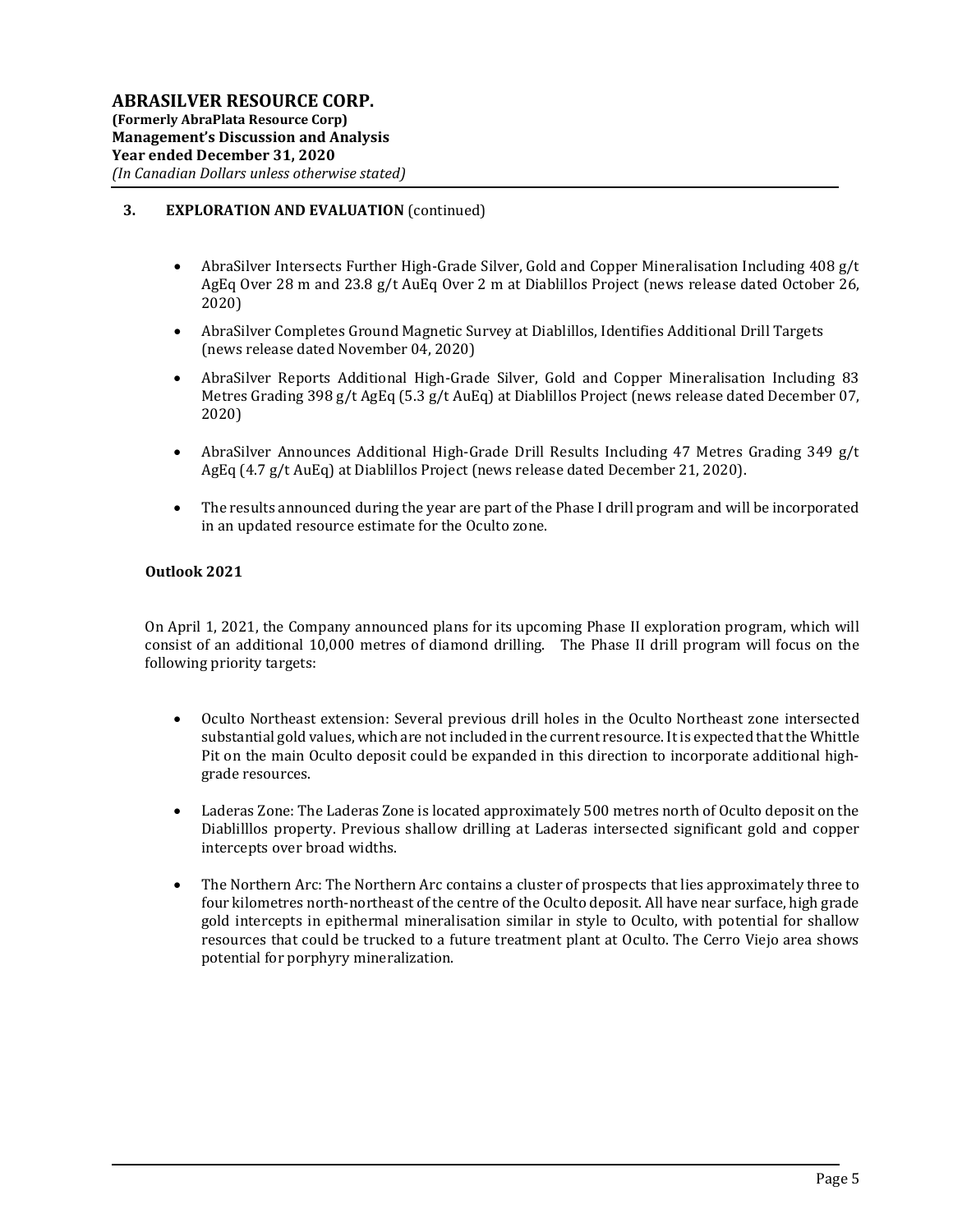### 4. SELECTED ANNUAL AND QUARTERLY INFORMATION

For the years ended December 31, 2020, December 31, 2019 and December 31, 2018:

|                                   | <b>Year ended</b><br>December 31,<br>2020 | <b>Year ended</b><br>December 31,<br>2019 | <b>Year ended</b><br>December 31,<br>2018 |             |
|-----------------------------------|-------------------------------------------|-------------------------------------------|-------------------------------------------|-------------|
| Net (loss) income for the year    | \$<br>(5,692,380)                         | (1,541,228)                               |                                           | (3,320,576) |
| Basic and diluted earnings (loss) | \$<br>(0.02)                              | \$<br>(0.02)                              | \$                                        | (0.06)      |
| per share                         |                                           |                                           |                                           |             |
| Total assets                      | \$<br>34,194,092                          | 12,612,143                                | \$                                        | 4,005,824   |
| Total liabilities                 | 584.144                                   | \$<br>1,279,871                           | \$                                        | 951,026     |

The Company has no revenue to report for the years ended December 31, 2020, December 31, 2019 and December 31, 2018.

| <b>Ouarter Ended</b>      | Net income<br>(loss) for the<br>period<br>(restated) |               | per share - basic | Earnings (loss)<br>& diluted | <b>Total assets</b><br>(restated) |            |  |
|---------------------------|------------------------------------------------------|---------------|-------------------|------------------------------|-----------------------------------|------------|--|
| December 31, 2020         | \$                                                   | (1,391,776)   | \$                | (0.01)                       | \$                                | 34,194,092 |  |
| September 30, 2020        | \$                                                   | (2, 124, 439) | \$                | (0.01)                       | \$                                | 40,958,169 |  |
| June 30, 2020             | \$                                                   | (948, 528)    | \$                | (0.00)                       | \$                                | 12,000,275 |  |
| March 31, 2020            | \$                                                   | (1,227,637)   | \$                | (0.00)                       | \$                                | 11,645,117 |  |
| December 31, 2019         | \$                                                   | (960, 223)    | \$                | (0.00)                       | \$                                | 12,612,143 |  |
| September 30, 2019        | \$                                                   | (160, 317)    | \$                | (0.02)                       | \$                                | 6,226,107  |  |
| June 30, 2019 (restated)  | \$                                                   | (241, 675)    | \$                | (0.00)                       | \$                                | 4,601,776  |  |
| March 31, 2019 (restated) | \$                                                   | (179, 013)    | \$                | (0.00)                       | \$                                | 4,507,724  |  |

### 5. RESULTS OF OPERATIONS

The operating results of junior mining companies can fluctuate significantly from period to period. The Company is in the exploration stage and has no revenue from operations.

Three months ended December 31, 2020 ("Q4 2020") is compared to the three months ended December 31, 2019 ("Q4 2019") and twelve months ended December 31, 2020 is compared to the twelve months ended December 31, 2019.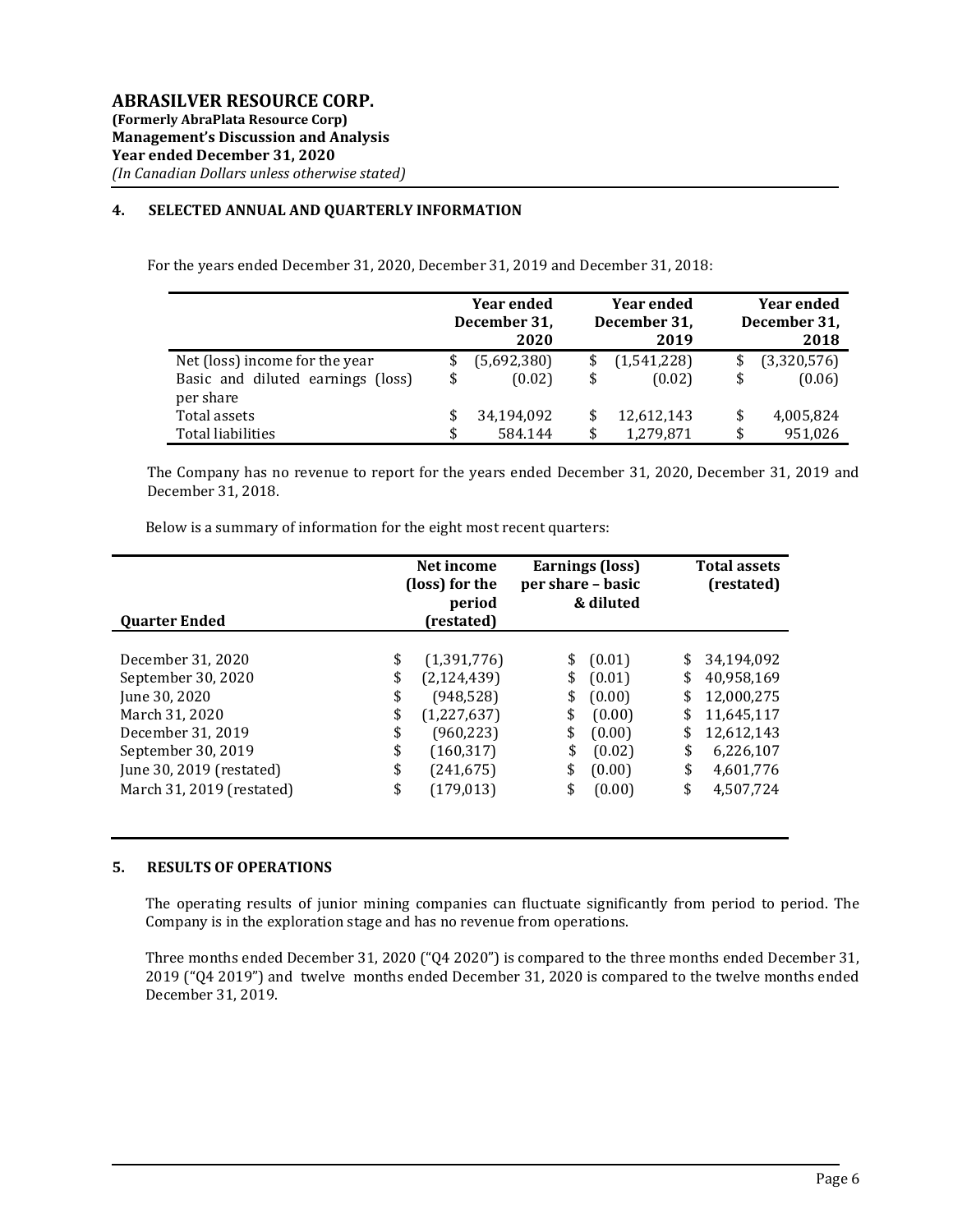## 5. RESULTS OF OPERATIONS (continued)

During Q4 2020 net loss increased by \$431,553 to \$1,391,776 compared to the net loss recorded during Q4 2019 due mainly to the following:

- Evaluation and exploration expenses were \$2,609,183 during Q4 2020 compared to \$551,257 for Q4 2019, an increase of \$2,057,926 due to the ongoing drill program commenced in late November 2019 at the Diablillos project, described in the Exploration and Evaluation section above.
- Professional fees increased by \$241,686 during Q4 2020 compared to Q4 2019 after the completion of the agreement with Aethon and the expansion of corporate activities increasing the Legal and Accounting fees.
- Consulting fees increased by \$129,224 during Q4 2020 compared to Q4 2019 after the completion of the agreement with Aethon and the expansion of the exploration and evaluation activities.
- Salary and benefits expense increased by \$89,495 during Q4 2020 compared to Q4 2019 due to the completion of the agreement with Aethon and the expansion of corporate activities.
- Investor Relations increased by \$78,590 due the due to the expansion of financing and promotion activities.
- Transfer agent and filling fees increased by \$71,398 due to an expansion of financing activities and Warrants exercises.

For the twelve months ended December 31, 2020 the net loss increased by \$4,151,152 to \$5,692,380 compared to the net loss recorded during the comparable period in 2019 due to the following:

- Evaluation and Exploration expenses were \$4,729,986 for the twelve months ended December 31, 2020 compared to \$701,787 for the prior period, an increase of \$4,028,199 due to the ongoing drill program that commenced in late November 2019 at the Diablillos project described in the Exploration and Evaluation section above.
- Consulting Fees were \$505,303 compared to \$175,702 for the comparable period last year, an increase of \$329,601 due to the expansion of exploration and evaluation activities.
- Foreign Exchange losses were \$257,699 compared to \$53,533 for the comparable period last year, an increase of \$204,166 due to the variation of the exchange rates among the Canadian Dollar, the Argentinian Peso and the Chilean Peso.
- Salaries and Benefits expenses increased by \$373,741 compared to 2019 after the completion of the agreement with Aethon and the expansion of corporate and exploration activities.
- Office and Administration expenses increased by \$276,413 compared to 2019 due to the completion of the agreement with Aethon and the expansion of corporate and exploration activities.
- Share-based Compensation increased by \$266,942 compared to 2019 due to the 10,400,000 share options granted on January 4, 2020 and the 200,000 share options granted on October 12, 2020.
- Professional Fees expense increased by \$369,434 compared to 2019 due to the completion of the agreement with Aethon and the expansion of corporate activities increasing Legal and Accounting fees.
- The Company recorded a \$70,203 impairment charge for Cerro Amarillo acquisition costs compared with \$Nil in the same period of 2019.
- Investor Relations expense increased by \$133,383 in 2020 compared to 2019 due to the expansion of financing and promotion activities.
- Net loss was partially offset by \$1,940,000 gain on sale of Marketable Securities in Q4 2020 compared with \$nil in Q4 2019.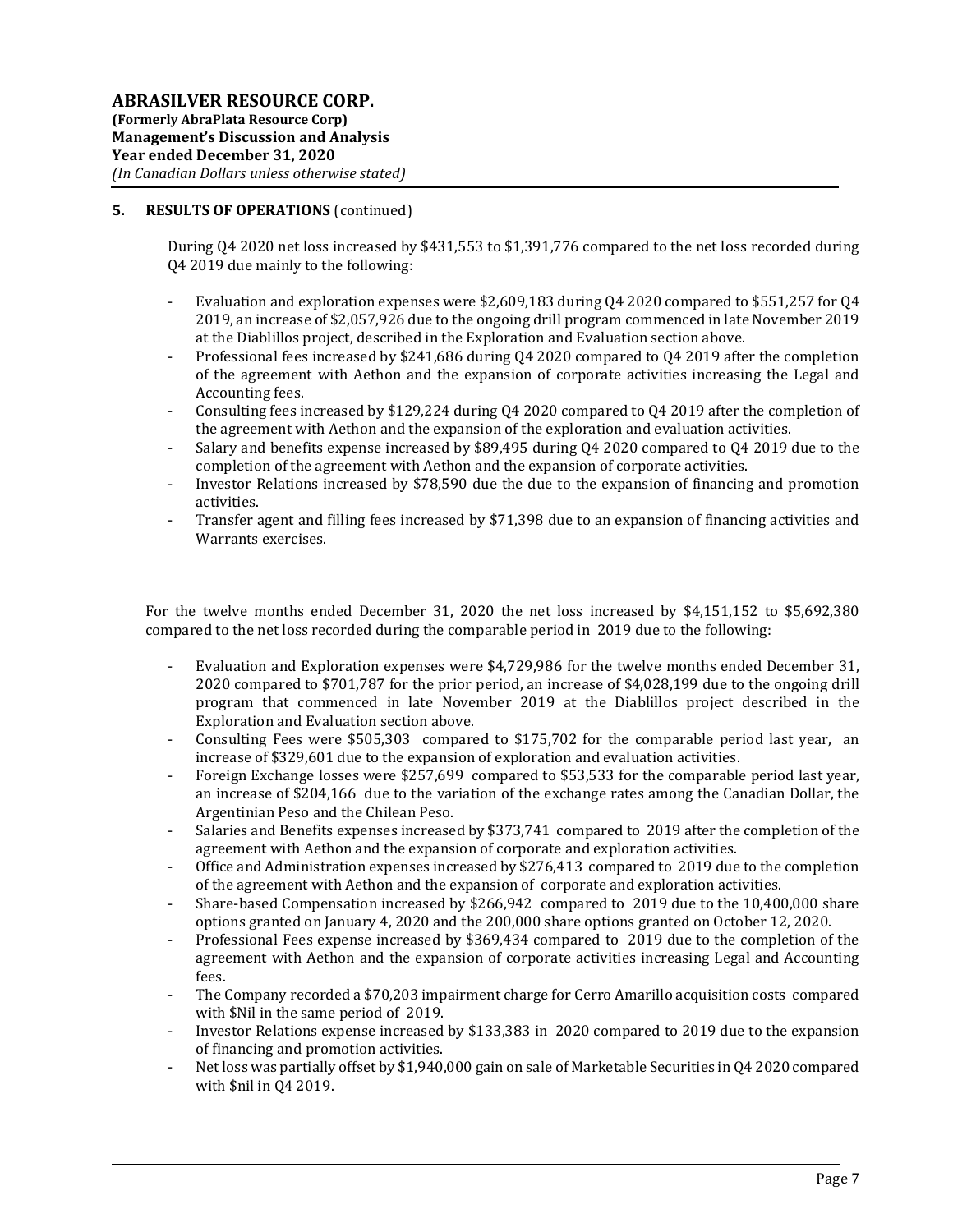#### 6. MINERAL INTERESTS

Through the Company's wholly-owned subsidiaries, the Company controls exploration projects in Argentina classified by the Company into the Diablillos Project, Aguas Perdidas Project, Cerro Amarillo Project and La Coipita Project and in Chile classified into Arcas project. All acquisition costs and option payments related to these exploration projects are capitalized as mineral interests and are incurred in US dollars and translated to Canadian dollars, the presentation currency for the Company.

#### Diablillos and Aguas Perdidas projects

On November 1, 2016, the Company closed a Share Purchase Agreement dated August 23, 2016, as amended and restated on March 21, 2017, and further amended on September 11, 2019, with SSRM and Fitzcarraldo Ventures Inc. (the "Share Purchase Agreement") pursuant to which Huayra acquired from SSRM all of the issued and outstanding shares of Pacific Rim Mining Corporation Argentina S.A., ABP Global Inc. (BVI) and ABP Diablillos Inc. (BVI) (together, the "SSRM subsidiaries"). Through the acquisition of the SSRM subsidiaries, the Company acquired certain exploration projects in Salta and Chubut Provinces, Argentina (the "Diablillos Project" and the "Aguas Perdidas Project").

Cash consideration payable to SSRM consists of the following:

- US\$300,000 on closing, US\$200,000 for the Diablillos and US\$100,000 for Aguas Perdidas (paid);
- US\$300,000 to be paid on or before February 15, 2017 (as amended) (paid);
- US\$500,000 to be paid on 180th day after closing (paid);
- US\$50,000 to be paid on or before January 12, 2018 (as amended) (paid);
- \$200,000 to be paid at the closing date of the Arrangement with Aethon (paid);
- US\$5,000,000 to be paid on the earlier of (paid):
	- o the date on which a Diablillos Feasibility Study in respect of all or any part of the Diablillos Concessions has been obtained;
	- o July 31, 2023; and
	- o 90 days after demand by SSRM for payment if (a) AbraPlata's market capitalization exceeds \$100,000,000 for 20 consecutive trading days (on the primary stock exchange on which such entity's shares are traded) or (b) after November 1, 2020, the spot price of silver (based on the London Bullion Market Association (LBMA) Silver Price as published by the LBMA on its website (or should that quotation cease, another similar quotation acceptable to the parties acting reasonably) (the "Benchmark") exceeds \$25 per ounce for 20 consecutive trading days on the Benchmark (paid);
- US\$7,000,000 to be paid on the earlier of:
	- o the date on which Commercial Production occurs in respect of all or any part of the Diablillos Concessions; and
	- o July 31, 2025.

On September 2,2020 AbraPlata's market capitalization exceeded \$100,000,000 for twenty (20) consecutive trading days on the TSX-V for the period from and after August 6, 2020 to and including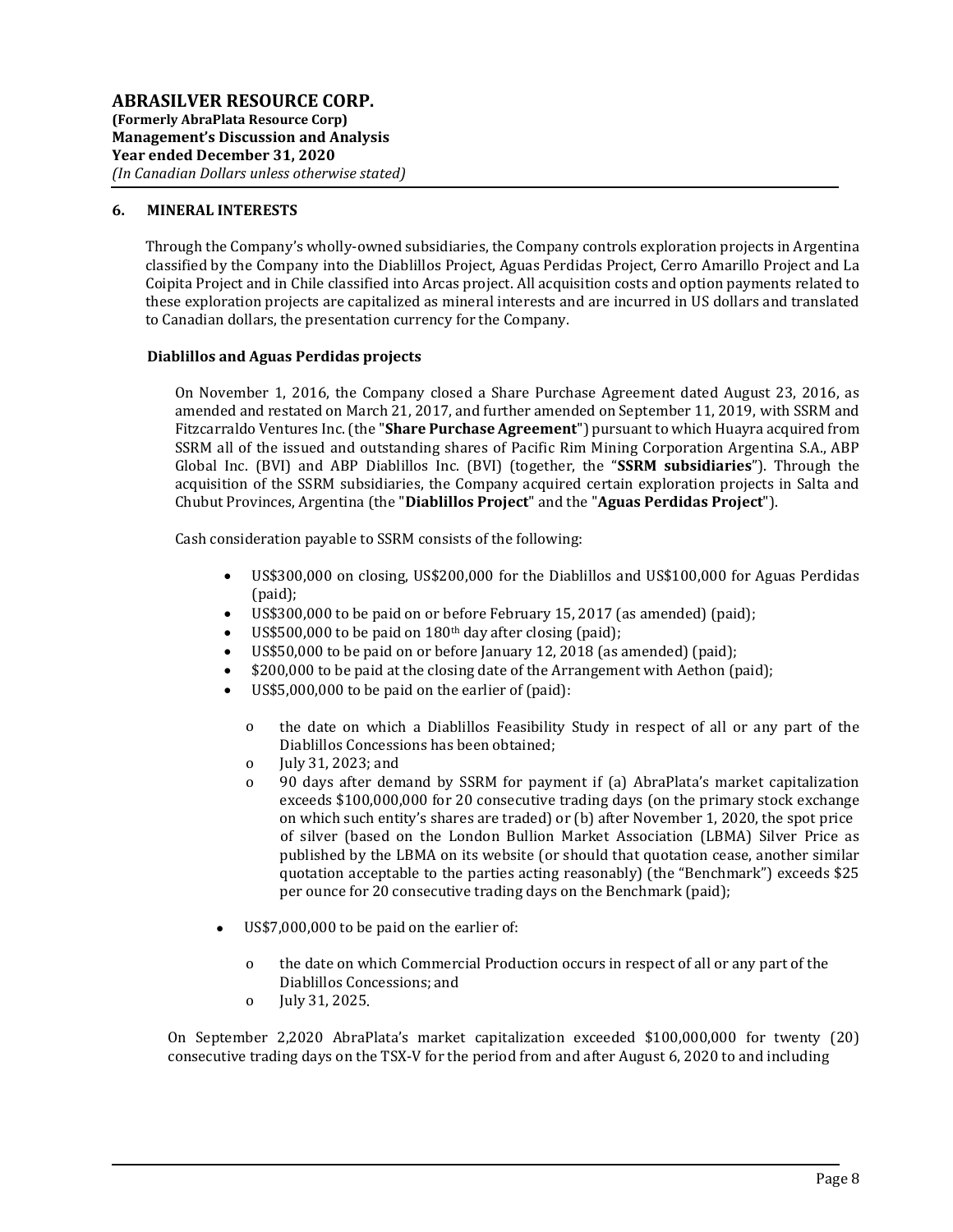September 2, 2020, the same day SSRM requested the US\$5,000,000 to be paid within 90 days. That payment was completed on November 19, 2020.

Equity consideration consisted of Class B common shares of the Company (issued) which were automatically converted into a number of Huayra Class A Shares that, upon the completion of the reverse takeover transaction, resulted in SSRM holding common shares of the Resulting Issuer representing 19.9% of the Company's then outstanding common shares. The agreement provided SSRM an antidilution right to maintain 19.9% equity interest in the capital of the Company until the Company completes a qualified financing of a minimum of US\$5,000,000. During the year ended December 31, 2018 the Company completed a qualified financing and is no longer obligated to maintain SSRM's free carried equity interest.

As consideration for the September 11, 2019 amendment of the Sale Agreement at the closing date of the Arrangement date with Aethon (additionally to the \$200,000 indicated above) AbraSilver issued to SSRM 24,160,385 common shares in the capital of AbraSilver, equal to such number of AbraSilver shares that resulted in SSRM owning in aggregate 17.65% of the AbraPlata share capital outstanding after the issuance.

The royalty consideration payable to SSRM consists of a 1% net smelter returns royalty. SSRM is entitled to receive advance royalty payments totaling of US\$250,000 on November 1, 2017 (paid).

These advance royalty payments will be deducted and set off against the first US\$250,000 of net smelter returns royalty payments otherwise payable in respect of the Diablillos Project. As security for the above obligations the Company has pledged to SSRM all the shares the Company acquired in the two entities which hold interest to the Diablillos Project and the M-18 Project.

On August 30, 2017, the Company signed an agreement, which was amended September 6, 2019, to acquire all of the issued and outstanding shares of Minera Cerro Bayo S.A. ("Cerro Bayo"), a privately held Argentine company. Cerro Bayo owns certain mineral rights that, as a result of a long-standing border dispute between two neighboring provinces in northwestern Argentina, overlap and potentially conflict with the Company's mineral rights to its Diablillos silver-gold project. The acquisition of the potentially conflicting mineral rights through the acquisition of Cerro Bayo means that the Company will retain its title to the Diablillos silver-gold project regardless of the ultimate outcome of the provincial border dispute.

Cash and equity consideration payable under the agreement is as follows:

- (i) US\$225,000 upon closing (paid);
- (ii) US\$175,000 on or before February 28, 2018 (paid);
- (iii) US\$15,000 upon signing of the September 6, 2019, amendment (paid);
- (iv) US\$350,000 and 300,000 common shares on or before November 30, 2019 (paid and issued);
- (v) US\$65,000 on or before April 30, 2020 (paid);
- (vi) US\$65,000 and 200,000 common shares on or before October 31, 2020; (paid and issued)
- (vii) US\$65,000 on or before April 30, 2021;
- (viii) US\$65,000 on or before October 31, 2021;
- (ix) US\$65,000 on or before April 30, 2022;
- (x) US\$65,000 on or before October 31, 2022;
- (xi) US\$1,000,000 on or before July 31, 2023; and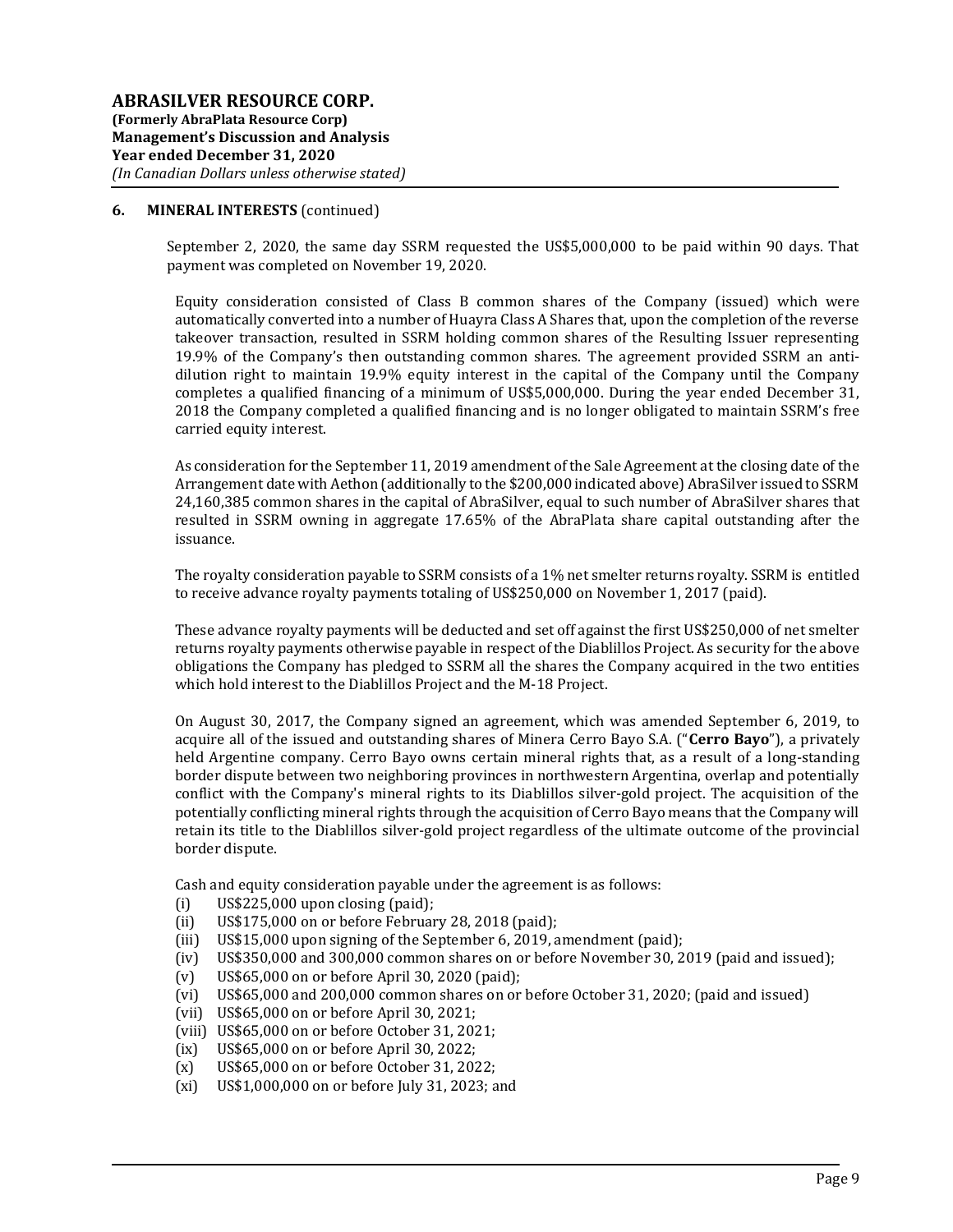(xii) US\$1,170,000 on or before July 31, 2025.

#### Cerro Amarillo project

On July 14, 2016, AbraPlata Argentina S.A., a wholly owned subsidiary of the Company, signed an agreement for the right to purchase the Cerro Amarillo project located in the province of Mendoza in Argentina. This agreement is a replacement agreement to the one that was entered into in 2010.

The Company made the following payments:

- US\$25,000 in October 2016, deferred to May 2017 (paid); and
- and will pay US\$25,000 annually every November, starting in November 2017. The 2018 and 2019 payments were paid on due date.

During the year ended December 31, 2020, management evaluated its project portfolio and elected not to continue with the Cerro Amarillo agreement. As a result, the November 2020 payment was not made, the property was dropped, and all prior costs have been written off.

#### La Coipita project

On January 31, 2020, AbraPlata entered into a letter agreement, through its wholly owned subsidiary, AbraPlata Argentina SA, to acquire a 100% interest in the La Coipita project ("La Coipita") located in San Juan province, Argentina by paying a total of US\$4,265,000 in staged payments over 60 months (US\$165,000 paid) to the optionors ("Project Owners")

Cash consideration payable per the letter agreement were as follows:

- 1. US\$35,000 upon celebration of the letter agreement (paid)
- 2. US\$30,000 in February 2020 (paid)
- 3. US\$100,000 in January 2021 (paid subsequent to year end)
- 4. US\$200,000 in January 2022
- 5. US\$400,000 in January 2023
- 6. US\$1,000,000 in January 2024
- 7. US\$2,500,000 in January 2025

In the event the project is placed into commercial production, the Project Owners shall be entitled to collect 1.1% of the net smelter return (" $NSR$ "), of which AbraPlata may purchase for US\$3,000,000 during the 60 months after the first staged payment was made, or for US\$5,000,000 thereafter until start-up of construction of the project.

On February 5, 2020, AbraPlata Argentina SA entered into a binding letter agreement with Altius Resources Inc. ("Altius") to sell its right to acquire the 1.1% NSR from the Project Owners. In consideration, Altius agreed to invest in AbraPlata by way of subscription for common shares or share units in its next equity financing a minimum sum of \$125,000 (received).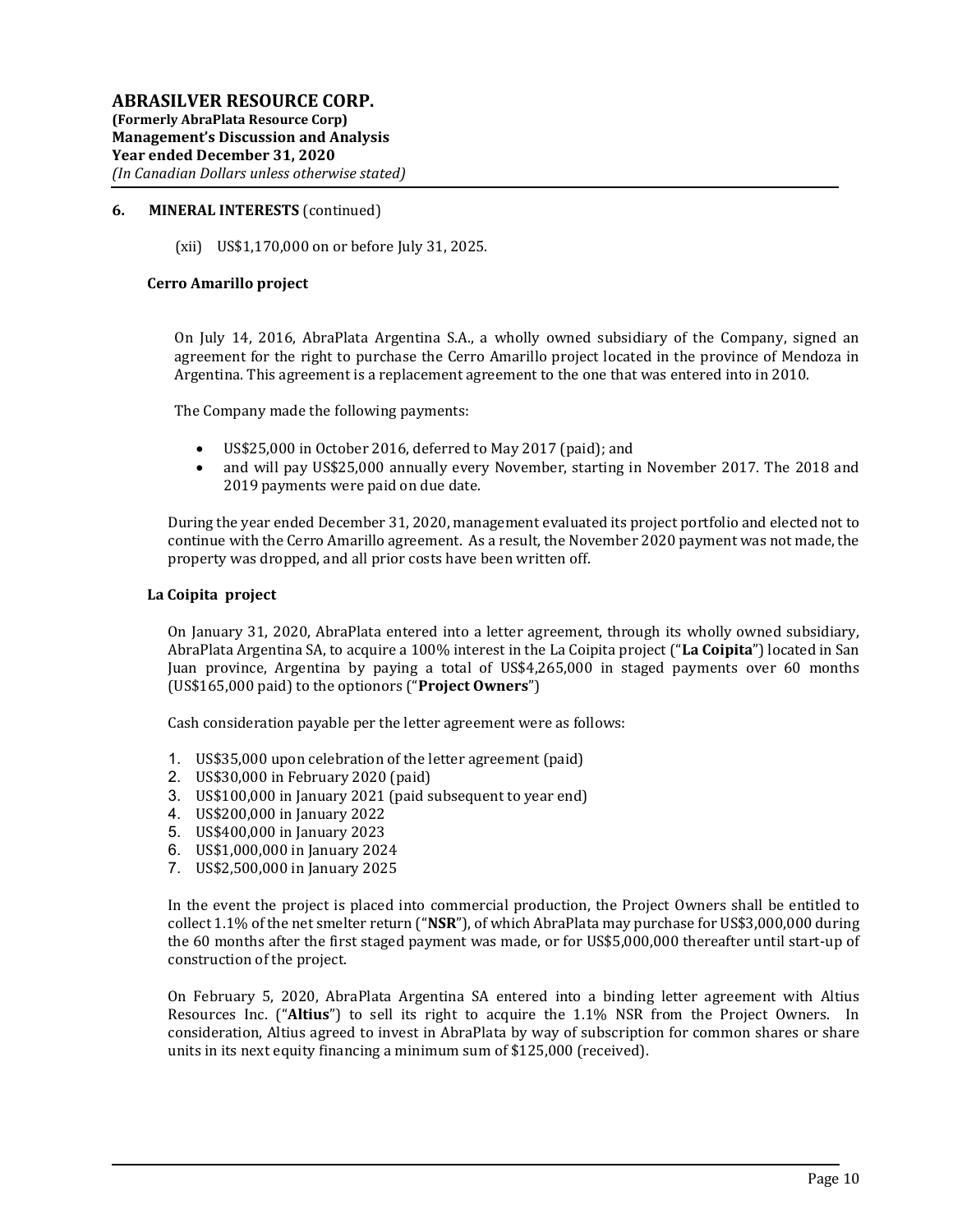#### Santo Domingo project

On August 21, 2020, AbraPlata formalized a letter agreement, through its wholly owned subsidiary, AbraPlata Argentina SA, to acquire a 100% interest in the Santo Domingo - Marayes project ("Santo **Domingo**") located in San Juan province, Argentina by paying a total of US\$2,500,000 in staged payments over 96 months (US\$10,000 paid) to the optionors ("Project Owner")

Cash consideration payable per the letter agreement were as follows:

- 1. US\$10,000 before October 21,2020 (paid)
- 2. US\$ 15,000, in February 2021 (in negotiation)
- 3. US\$ 25,000 in August 2021
- 4. US\$ 50,000 in August 2022
- 5. US\$ 100,000 in August 2023
- 6. US\$ 150,000 in August 2024
- 7. US\$ 200,000 in August 2025
- 8. US\$ 250,000 in August 2026
- 9. US\$ 500,000 in August 2027
- 10. US\$ 1,200,000 in August 2028

#### Arcas project

On December 19, 2019, the Company completed the previously announced plan of arrangement (the "Arrangement") with Aethon, whereby each former Aethon shareholder received 3.75 common shares in the capital of AbraPlata for each Aethon common share held prior to the Arrangement. This transaction has been determined to be an acquisition of assets and the Arcas Project of Aethon was deemed to be acquired on December 19, 2019 by the Company.

On January 23, 2018, Aethon entered into the Option Agreement with the "Optionors, as amended February 28, 2018, pursuant to which Aethon has been granted the Option to earn a 100% interest in four blocks of exploration-stage mineral concessions with prospective copper and gold targets located in northern Chile, subject to certain underlying royalties. The properties subject to the Option cover around 100,000 hectares of prospective projects in the Antofagasta copper region. The Option Agreement also provides for the sale by the Optionors of the related exploration databases to Aethon.

The consideration for the purchase of the Databases and the grant of the Option is the issuance of an aggregate of 11,200,000 post-Consolidation common shares of Aethon at a deemed issue price of \$0.51 per share. To exercise the Option, Aethon must incur cumulative expenditures of at least \$750,000 on the exploration and development of the Properties within 18 months from the closing of the Qualifying Transaction of which at least \$500,000 must be incurred within 12 months from the closing date. Aethon must also pay an aggregate of \$1,000 to the Optionors. Any production from the Properties is subject to an existing 0.98% gross sales royalty in favour of a third party and a new 1.02% gross sales royalty in favour of the Optionors, for a total gross sales royalty of 2.0%.

On April 4, 2019, Aethon announced that it had exercised its option to acquire a 100% interest in the Properties.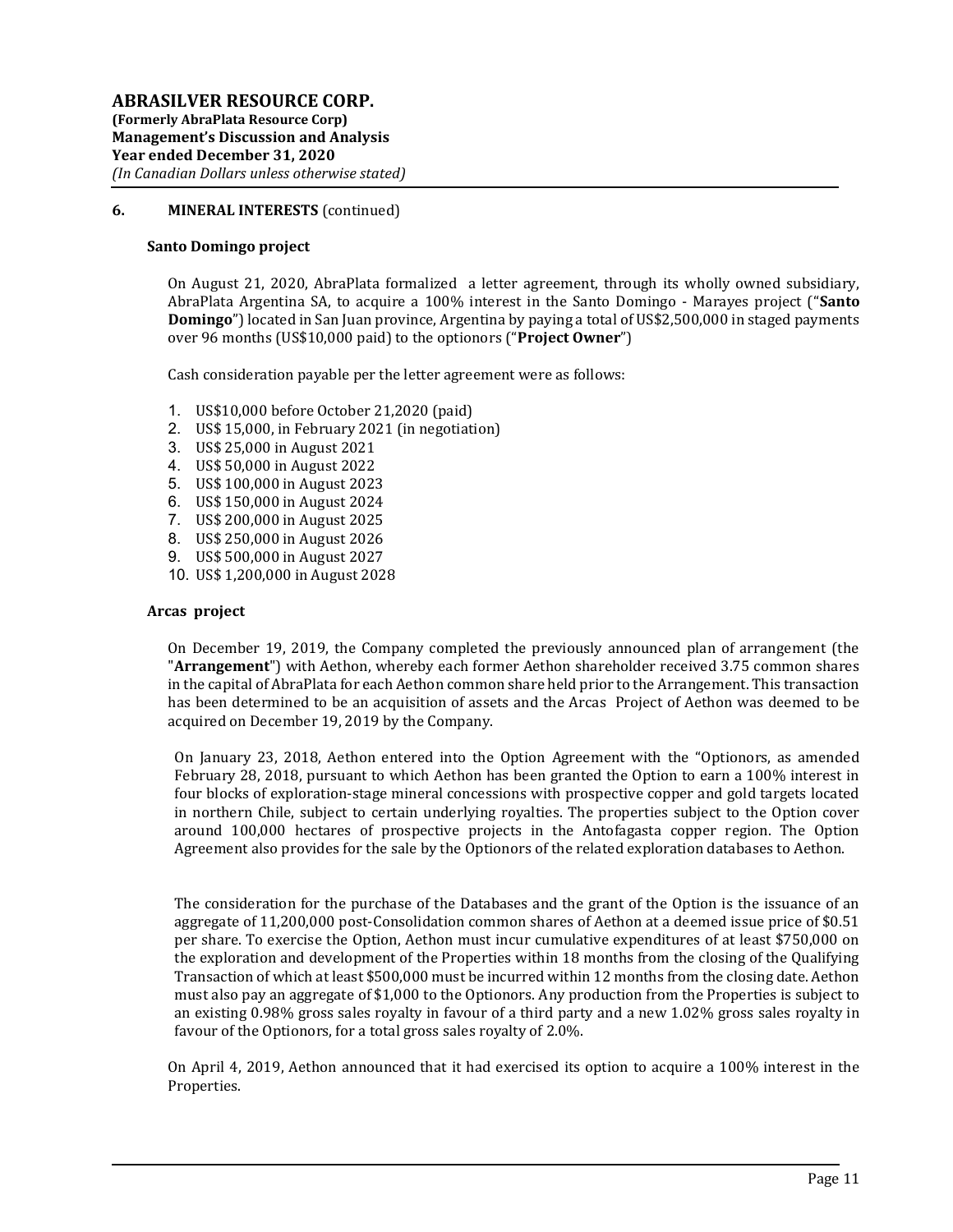On September 11, 2019, Aethon announced that it entered into an Earn-In with Option to Joint Venture Agreement (the "Rio Tinto Agreement") with Rio Tinto Mining and Exploration Limited / Agencia En Chile, a member of the Rio Tinto Group ("Rio Tinto"), to acquire an interest in the Aethon's whollyowned Arcas project (the "Arcas Project") in Chile. The Agreement allows Rio Tinto to acquire up to a 75% stake in Arcas, by incurring up to US\$25 million in exploration expenditures.

On September 10, 2020, an addendum to the Rio Tinto Agreement was signed, under which Rio Tinto agreed to incur minimum project expenditures of US\$1 million within 18 months (previously 12 months) of securing all necessary approvals to conduct drilling activities which is to be part of the Stage 1 earnin project expenditure.

The proposed exploration expenditures contemplated under this Rio Tinto Agreement, would represent the first significant exploration program on the Arcas Project since the property was drilled by a subsidiary of Teck in 2010.

A summary of the key terms of the Agreement are as follows:

 Rio Tinto has the right but not the obligation to earn up to a 75% interest in the Arcas Project by funding project expenditures of up to US\$25 million as follows:

1st Option: If Rio Tinto incurs total project expenditures of US\$4 million within 3 years, and makes aggregate cash payments to Aethon of US\$300,000 during the first two years, it will have the right to acquire a 51% interest in the Arcas project ("Stage 1 earn-in project expenditure") through the acquisition of 51% stock of a new company ("Opco") that will be incorporated;

- $\circ$  To exercise the option, Rio Tinto shall make the cash payments before the following dates:
	- US\$100,000 on or before the first anniversary date; (Payment Received)
	- US\$200,000 on or before the second anniversary date;

2nd Option: If Rio Tinto incurs additional project expenditures of US\$5 million over the subsequent 2 year period, it will have a right to acquire an additional 14% interest in Opco (holder of the Arcas project), resulting in its total interest being 65%; and

3rd Option: If Rio Tinto incurs additional project expenditures of US\$16 million over the subsequent 3 year period, it will have a right to acquire an additional 10% interest in Opco (holder of the Arcas project), resulting in its total interest being 75%;

- Rio Tinto has agreed to incur minimum project expenditures of US\$1 million within one year (amended to 18 months) of securing all necessary approvals to conduct drilling activities which is to be part of the Stage 1 earn-in project expenditure.
- In the event Rio Tinto withdraws from the Project, it will pay Aethon an amount equaling the cost to maintain the Project concessions for the 12 month period commencing on the date of termination that have not already been paid.

Under the terms of the Agreement, Rio Tinto shall have the right to form a Joint Venture ("JV") with the following key terms: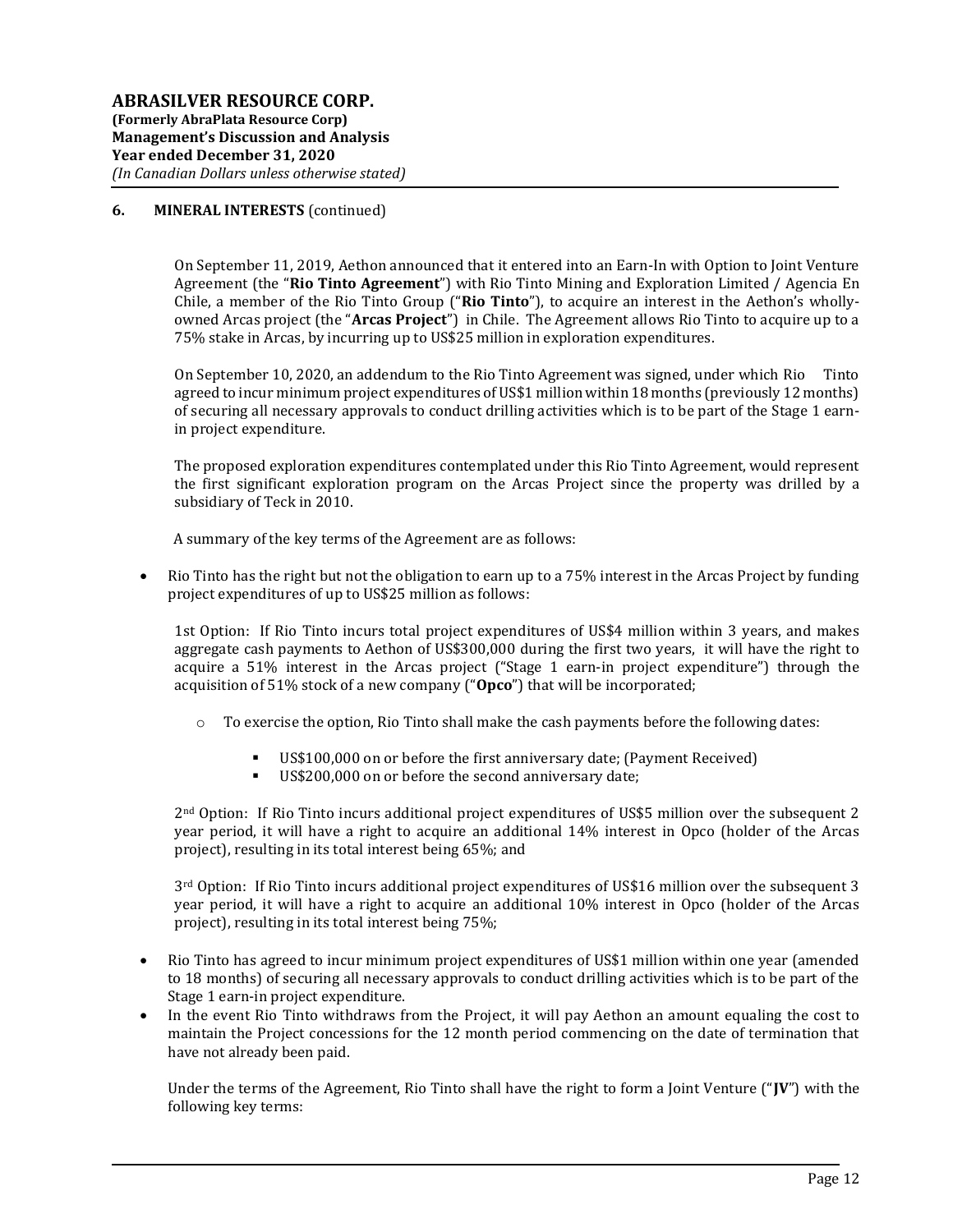- The JV (Opco) may be formed with 51% to Rio Tinto and 49% to Aethon upon satisfaction of the 1st Option; 65% to Rio Tinto and 35% to Aethon upon satisfaction of the 2nd Option; or 75% to Rio Tinto and 25% to Aethon upon satisfaction of the 3rd Option.
- The JV will be managed by Rio Tinto and funded by each participant in accordance with their interest. Aethon may elect not to fund its interest and be diluted down to a 10% interest. If Aethon is diluted below a 10% interest, its interest will convert to a 1% net smelter royalty capped at US\$50 million.
- Each party will have a right of first refusal should the other party wish to divest its shareholder interest.

#### 7. FINANCIAL INSTRUMENTS

Financial assets and liabilities are recognized when the Company becomes a party to the contractual provisions of the instrument. Financial assets are derecognized when the rights to receive cash flows from the assets have expired or have been transferred and the Company has transferred substantially all risks and rewards of ownership.

IFRS 9 requires financial assets to be classified into three measurement categories on initial recognition: those measured at fair value through profit and loss, those measured at fair value through other comprehensive loss and those measured at amortized cost. Measurement and classification of financial assets is dependent on the Company's business model for managing the financial assets and the contractual cash flow characteristics of the financial asset.

The Company's financial instruments as of December 31, 2020 and December 31, 2019 are as follows:

|                                          | December 31, 2020 | December 31, 2019 |           |  |
|------------------------------------------|-------------------|-------------------|-----------|--|
| <b>Financial assets</b>                  |                   |                   |           |  |
| Cash and Cash equivalents                | \$<br>17,087,494  | \$                | 1,812,119 |  |
| Receivable                               | 211,218           |                   | 190,791   |  |
| <b>Total financial assets</b>            | \$<br>17,298,712  | \$                | 2,002,910 |  |
|                                          |                   |                   |           |  |
| <b>Financial liabilities</b>             |                   |                   |           |  |
| Accounts payable and accrued liabilities | \$<br>530,438     | \$                | 1,245,901 |  |
| Lease liabilities                        | \$<br>53,706      | \$                | 33,970    |  |
| <b>Total financial liabilities</b>       | \$<br>584.144     | \$                | 1,279,871 |  |

Additional financial instruments disclosure, including an analysis of risks associated with financial instruments, is contained in Note 6 of the Company's audited consolidated financial statements for the twelve months ended December 31, 2020 and 2019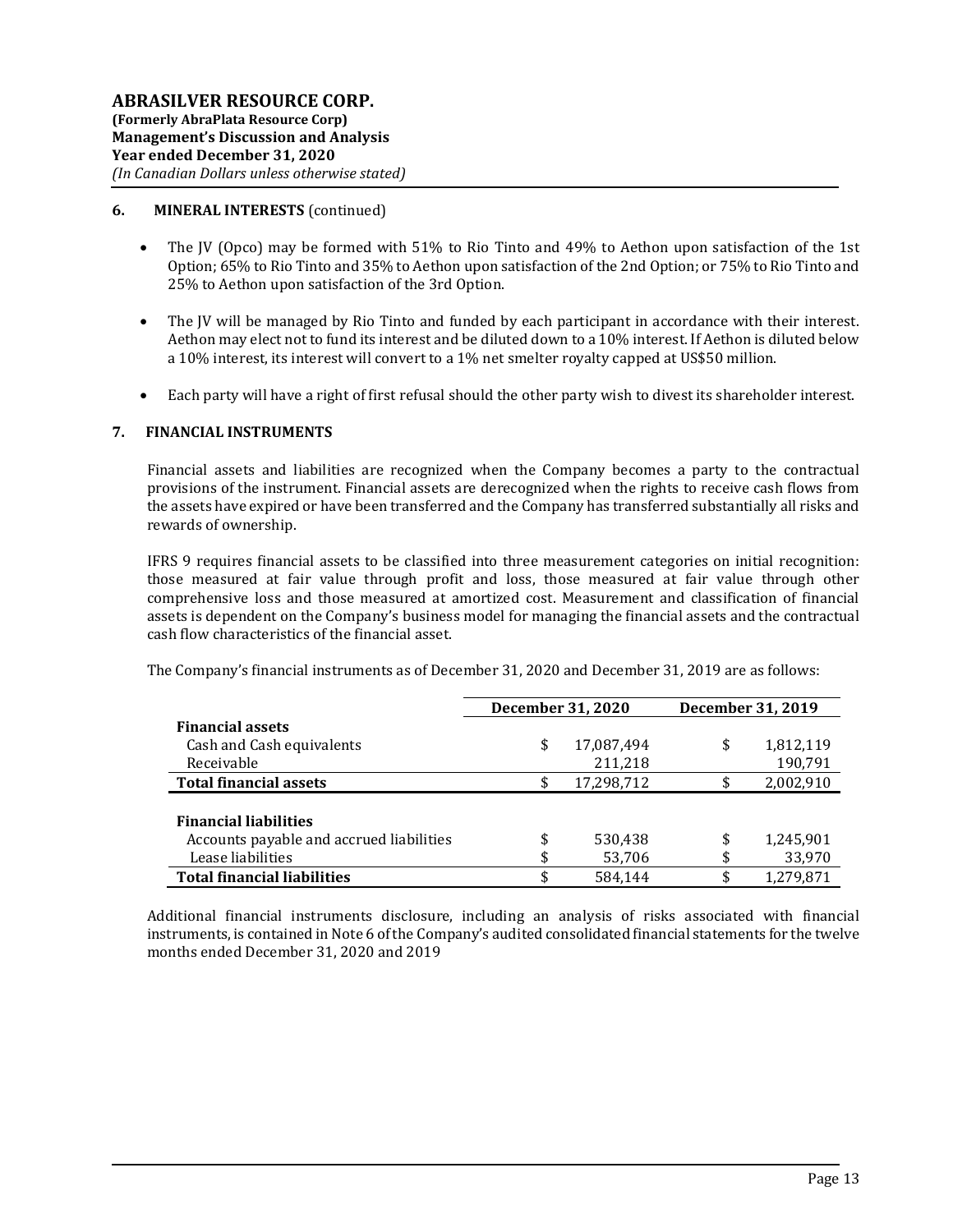## 8. LIQUIDITY AND CAPITAL RESOURCES

#### (a) Liquidity

The Company's working capital as of December 31, 2020 was \$16,815,632 as compared to working capital of \$927,845 on December 31, 2019. Included in working capital was cash and cash equivalents of \$17,087,494 (December 31, 2019 - \$1,812,119).

Except as disclosed, the Company does not know of any trends, demands, commitments, events or uncertainties that will result in, or that are reasonably likely to result in, its liquidity either materially increasing or decreasing at present or in the foreseeable future. Material increases or decreases in liquidity are substantially determined by the success or failure of the Company's exploration programs and the Company's ability to raise additional capital as required.

The Company is not now and does not expect in the future, to be engaged in currency hedging to offset any risk of currency fluctuations.

#### (b) Capital Resources

The Company's focus for the recently completed fiscal period and going forward is the advancement and development of its exploration projects. The major expenses that will be incurred by the Company in the next twelve months will be costs associated with its exploration activities and general and administrative activities. The Company believe its current working capital is sufficient to maintain its core operations for the next twelve months, and additional funding will be required by the Company to complete its strategic and long-term objectives..

The Company depends on external financing to fund its activities and there can be no guarantee that external financing will be available at terms acceptable to the Company. The Company will be relying on further equity financing, debt financing, strategic partnerships or joint-venture partnerships as the most likely source of funds for the advancement of the Company's exploration assets to a resource delineation or feasibility stage. In the future the Company may also receive additional funds through the exercise of stock options. If adequate funds are not available when required, the Company may, based on the Company's cash position, delay, scale back or eliminate various programs.

There can be no assurance that the Company will have sufficient financing to meet its future capital requirements or that future additional financing will be available to the Company at acceptable terms.

### (c) Off-Balance Sheet Arrangements

The Company has no off-balance sheet arrangements other than those disclosed under Mineral Interests.

### (d) Commitments

Effective June 1, 2017, the Company has agreed to pay a monthly fee of \$10,000 for provision of management and administrative services. The agreement was amended starting from September 1, 2018 the monthly fee was reduced to \$5,000. The Company provided a termination notice to be effective May 31, 2020.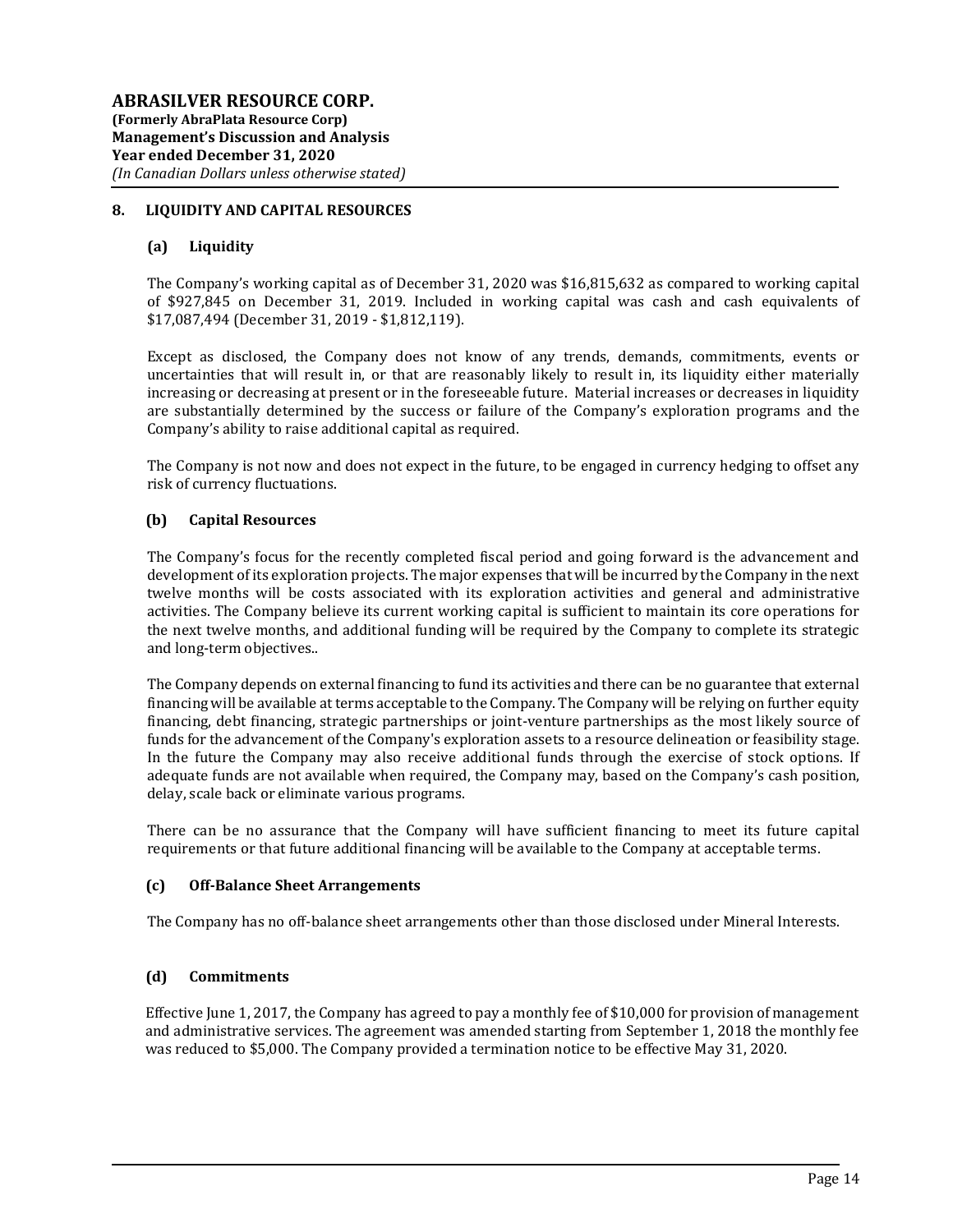## 8. LIQUIDITY AND CAPITAL RESOURCES (continued)

As at December 31, 2020, the Company has mineral interest commitments at its Diablillos, La Coipita and Santo Domingo Mayares projects in the form of option payments, although as at the current date the Company had the commitments shown in the table below, some of these commitments could be reduced, deferred or eliminated pending the outcome of the strategic review. The Company also has operating expenses in Buenos Aires, Santiago de Chile and Toronto

|                          | 2021          | 2022                     | 2023      | 2024           | After 2024   |
|--------------------------|---------------|--------------------------|-----------|----------------|--------------|
| <b>Mineral interest</b>  |               |                          |           |                |              |
| commitments              |               |                          |           |                |              |
| <b>Diablillos</b>        | 165,516       | 165,516                  | 1,273,200 |                | 10,402,044   |
| La Coipita               | 127,320       | 254,640                  | 509,280   | 1,273,200      | 3,183,000    |
| Santo Domingo Mayares    | 50,928        | 63,660                   | 127,320   | 190,980        | 2,737,380    |
| Total mineral interest   | 343.764       | 483,816                  | 1,909,800 | 1,464,180      | 16,322,424   |
| commitments              |               |                          |           |                |              |
| Minimum office rental    | 18.334        | 18,334                   | 12.223    |                |              |
| payments in Argentina    |               |                          |           |                |              |
| Minimum office rental    | 12,168        | $\overline{\phantom{a}}$ |           |                |              |
| payments in Canada       |               |                          |           |                |              |
| <b>Total commitments</b> | \$<br>374.266 | \$502,150                | 1,922,023 | 1.464.180<br>S | \$16,322,424 |

### 9. RELATED PARTY TRANSACTIONS

Key management personnel include the members of the Board of Directors and officers of the Company, who have the authority and responsibility for planning, directing and controlling the activities of the Company. Amounts paid and accrued to directors, former director, officers and companies in which directors and officers are shareholders or partners are as follows:

|                       | Three months ended<br>December 31, |    |         |    | <b>Twelve month ended</b><br>December 31, |         |
|-----------------------|------------------------------------|----|---------|----|-------------------------------------------|---------|
|                       | 2020                               |    | 2019    |    | 2020                                      | 2019    |
| Salaries and benefits | \$<br>132,500                      | \$ | 13.178  | \$ | 410.000                                   | 13,178  |
| Administration        |                                    |    | 15,000  |    | 25,000                                    | 60,000  |
| Consulting fees       | 37,500                             |    | 22,500  |    | 70,000                                    | 90,000  |
| Director Fees         | 0                                  |    | 18,750  |    | 0                                         | 18.750  |
| Professional fee      | 35,684                             |    | 24,611  |    | 125,799                                   | 68,677  |
| Share-based payments  | 42,163                             |    | 50,076  |    | 241,277                                   | 97,978  |
|                       | 247.847                            |    | 144.115 |    | 872,076                                   | 348.583 |

As of December 31, 2020, \$70,000 (2019 – \$50,422) was payable to directors, officers and companies in which directors and officers are shareholders or partners of the Company. These amounts are unsecured, non-interest bearing and have no specific terms of repayment.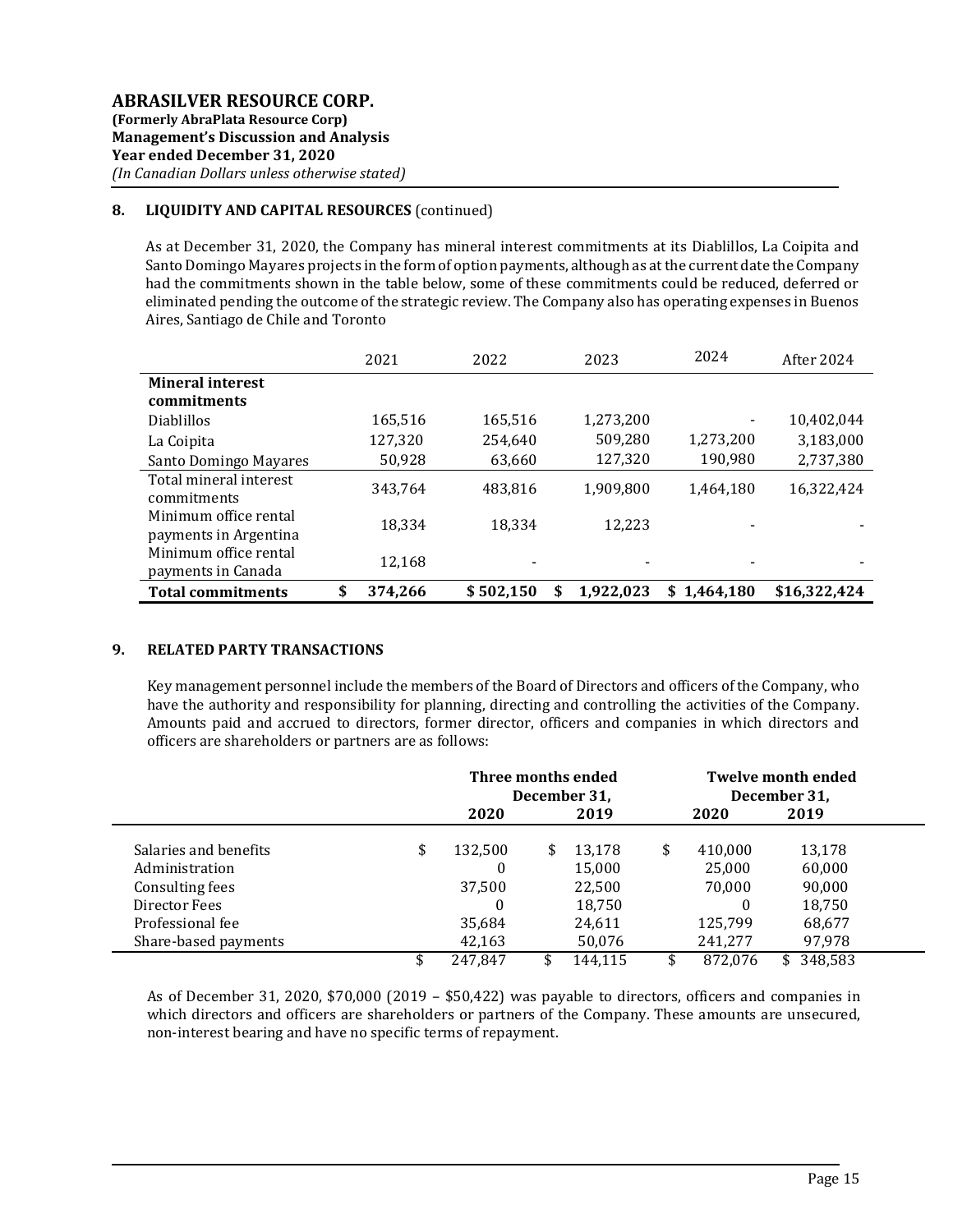#### 10. OUTSTANDING SHARE DATA

The Company is authorized to issue an unlimited number of common shares without par value. As of April 28, 2021, the Company has 433,702,710 common shares issued and outstanding.

| Number of warrants | <b>Exercise Price</b> | <b>Expiry Date</b> |
|--------------------|-----------------------|--------------------|
| 1,062,000          | \$<br>0.30            | May 4, 2021        |
| 100,000            | \$<br>0.30            | July 13, 2021      |
| 16,500,000         | \$<br>0.10            | October 31, 2021   |
| 39,047,695         | \$<br>0.17            | July 09, 2022      |
| 33,333,333         | \$<br>0.40            | September 01, 2022 |
| 3,645,834          | \$<br>0.27            | September 01, 2022 |
| 37,466,843         | \$<br>0.27            | April 26, 2023     |
| 21,510,000         | \$<br>0.15            | May 14, 2023       |
| 7,174,000          | \$<br>0.10            | April 8, 2024      |
| 2,241,000          | \$<br>0.10            | April 18, 2024     |

As of April 28, 2021, the Company has 162,080,705 warrants outstanding:

As of April 28, 2021, the Company has:

- 21,557,500 share purchase options outstanding with the weighted average exercise price of \$0.152; 12,698,750 of which are exercisable with the weighted average exercise price of \$0.127.
- 4,815,000 restricted shares units with a weighted average exercise price of \$0.39; Nil of which are exercisable.

#### 11. RISKS AND UNCERTAINTIES

The Company's exploration activities and related results are subject to a number of different risks at any given time. These factors, include but are not limited to disclosure regarding: uncertainty due to COVID-19, receiving required permits in Argentina, exploration results, additional financing, project delay, titles to properties, price fluctuations and share price volatility, operating hazards, insurable risks and limitations of insurance, management, foreign country and regulatory requirements, currency fluctuations and environmental regulations risks. Exploration for mineral resources involves a high degree of risk.

The cost of conducting programs may be substantial and the likelihood of success is difficult to assess. The Company seeks to counter this risk as far as possible by selecting exploration areas on the basis of their recognized geological potential to host economic deposits.

A summary of the Company's financial instruments risk exposure is provided in Note 6 of the Company's consolidated financial statement for the year ended December 31, 2020. The following are additional risk factors which the Company's management believes are most important in the context of the Company's business. It should be noted that this list is not exhaustive and that other risk factors may apply.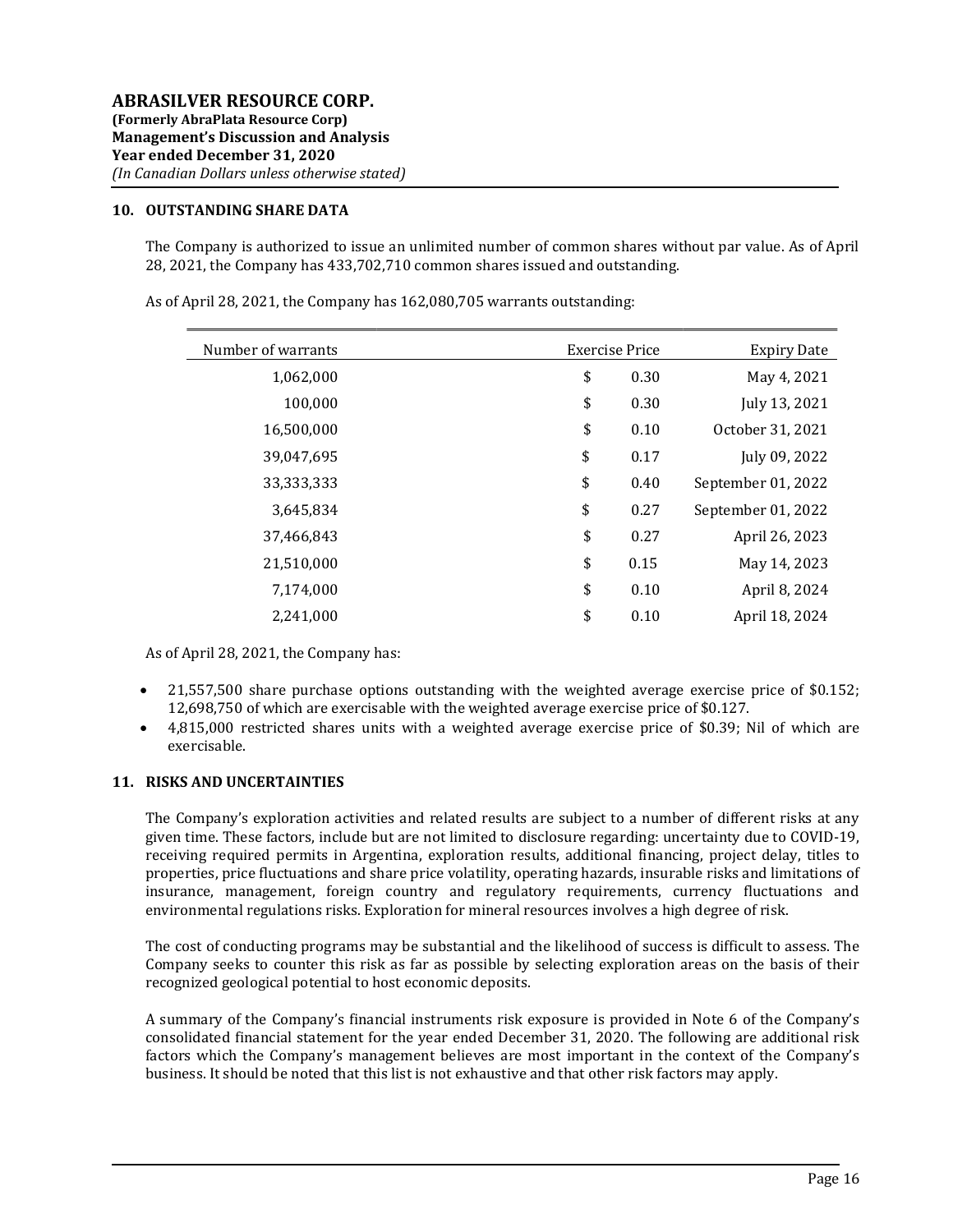Metal price volatility may affect the future production, profitability, and financial condition of the Company. Metal prices are subject to significant fluctuation and are affected by a number of factors which are beyond the control of the Company. Such factors include, but are not limited to, interest rates, exchange rates, inflation or deflation, global supply and demand, and political economic conditions of major metal consuming countries throughout the world.

The price of silver, gold, copper, and other metals has fluctuated widely in recent years, and future material price declines could cause development of, and commercial production from, the Projects to be impracticable or uneconomic.

The metals market also tends to move in cycles. Periods of high demand, increasing profits and high capacity utilization lead to additional capacity through expansion of existing mines and investment in new mines which results in increased production. This growth increases supply until the market is saturated, leading to declining prices and declining capacity utilization until the cycle repeats. This cyclicality in prices can result in supply/demand imbalances and pressures on mineral prices and profit margins which could have a material adverse effect on the Company's business, financial condition, results of operations or prospects.

Depending on the price of silver, gold, copper, and other metals, projected cash flow from planned mining operations may not be sufficient and the Company could be forced to discontinue development and may lose its interest in, or may be forced to sell, one or more of the mineral properties. Future production from the Company's mineral properties will be dependent on metal prices that are adequate to make these properties economically viable. Furthermore, future mine plans using significantly lower metal prices could result in material write-downs of the Company's investment in mineral properties.

In addition to adversely affecting any future Mineral Reserve estimates and its financial condition, declining commodity prices can impact operations by requiring a reassessment of the feasibility of a particular project. Such a reassessment may be the result of a management decision or may be required under financing arrangements related to a particular project. If such a reassessment determines that any of the Company's projects are not economically viable, then operations may cease and such projects may never be developed. Even if the projects are ultimately determined to be economically viable, the need to conduct such a reassessment may cause substantial delays or may interrupt operations until the reassessment can be completed. The occurrence of any of the foregoing could have a material adverse effect on the Company's business, financial condition, results of operations or prospects.

### AbraSilver may need substantial additional financing in the future and cannot assure that such financing will be available

To meet its operating costs and to finance its respective future acquisition, exploration, development and operating activities, the Company will require financing from external sources, including from the sale of equity and debt securities, the sale of an interest in one or more of its mineral projects, entering into joint ventures or seeking other means to meet its financing requirements. There can be no assurance that additional funding will be available to the Company or, if available, that such funding will be offered on terms acceptable to the Company. If additional financing is raised through the issuance of equity or convertible debt securities, control of the Company may change and the interests of shareholders in the net assets of the respective company may be diluted.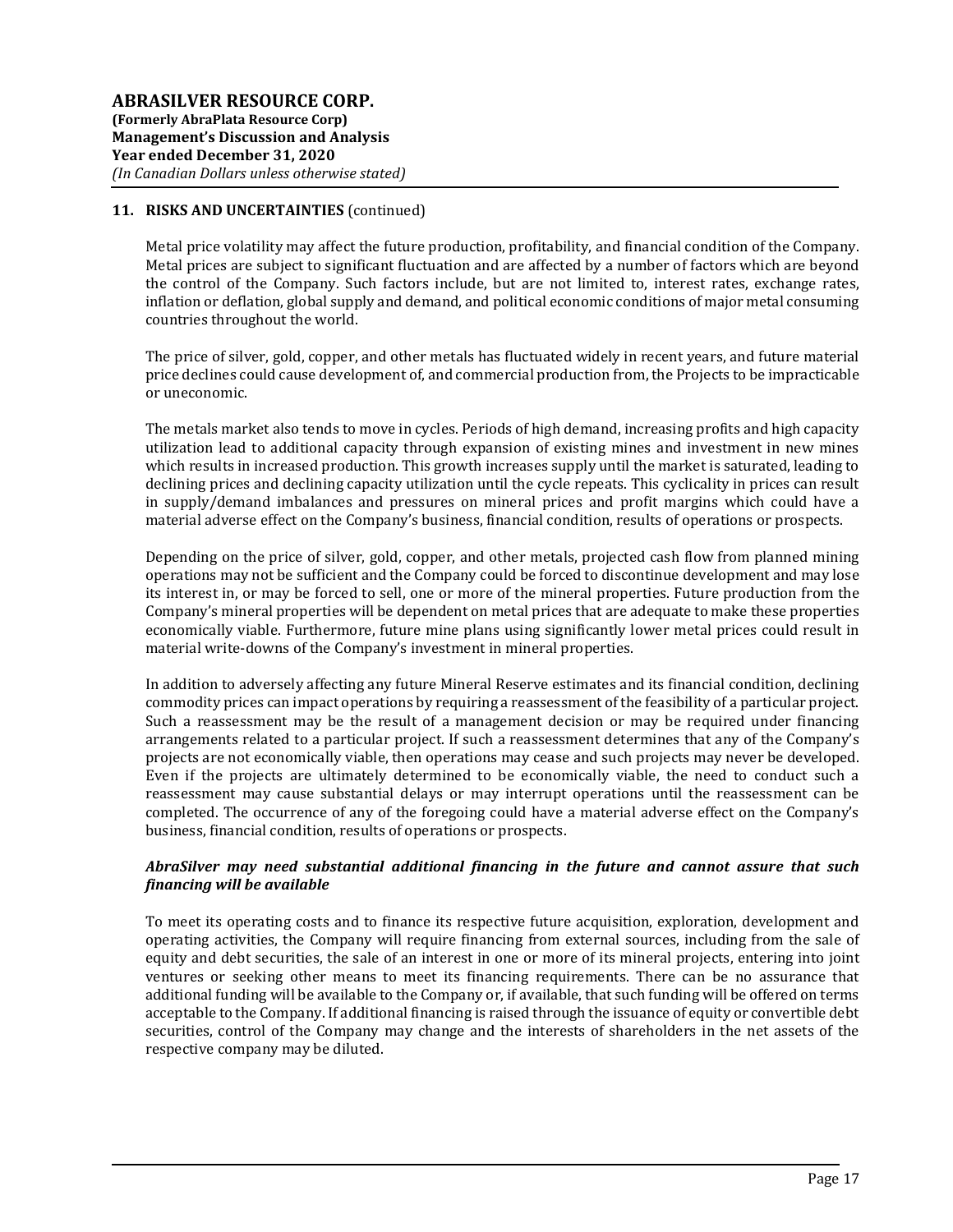If unable to secure financing on acceptable terms, the Company may have to cancel or postpone certain of its planned exploration and development activities and may not be able to take advantage of acquisition opportunities.

If the Company is unable to complete minimum work obligations on its exploration projects, the projects could be relinquished under applicable exploration project agreements. The failure of the Company to obtain additional financing would have a material adverse effect on its business, financial condition, results of operations or prospects.

### The volatility of the capital markets may affect the Company's access to and cost of capital

Securities markets throughout the world are cyclical and, over time, tend to undergo high levels of price and volume volatility, and the market price of securities of many companies, particularly those in the resource sector, can experience wide fluctuations which are not necessarily related to the operating performance, underlying asset values or prospects of such companies. Increased levels of volatility and resulting market turmoil may adversely impact the Company and its share price.

If the Company is required to access credit markets to carry out their respective development objectives, the state of domestic and international credit markets and other financial systems could affect their respective access to, and cost of, capital. If these credit markets were significantly disrupted, as they were in 2007 and 2008, such disruptions could make it more difficult for the Company to obtain or increase its cost of obtaining capital and financing for its operations. Such capital may not be available on terms acceptable to the Company or at all, which may have a material adverse impact on its business, financial condition, results of operations or prospects.

### Exploration Risk

The Company may engage in the potential acquisition and exploration of other resource properties, an inherently risky business, and there is no assurance that economic mineral deposits will ever be discovered, or if discovered, subsequently put into production. Most exploration activities do not result in the discovery of commercially mineable deposits.

### Early Stage of Development

There is limited financial, operational and other information available with which to evaluate the prospects of the Company. There can be no assurance that the Company's operations will be profitable in the future or will generate sufficient cash flow to satisfy its working capital requirements.

### The Company's prospects depend on its ability to attract and retain qualified personnel

Recruiting and retaining qualified personnel will be critical to the Company's success. The number of persons skilled in the acquisition, exploration and development of mining properties is limited and competition for such persons is intense. The Company believes that it will have the necessary personnel to meet its corporate objectives but, as its business activities grow, it will require additional key financial, administrative, mining and public relations personnel as well as additional staff on the operations side. Although the Company believes that it will be successful in attracting and retaining qualified personnel, there can be no assurance of such success.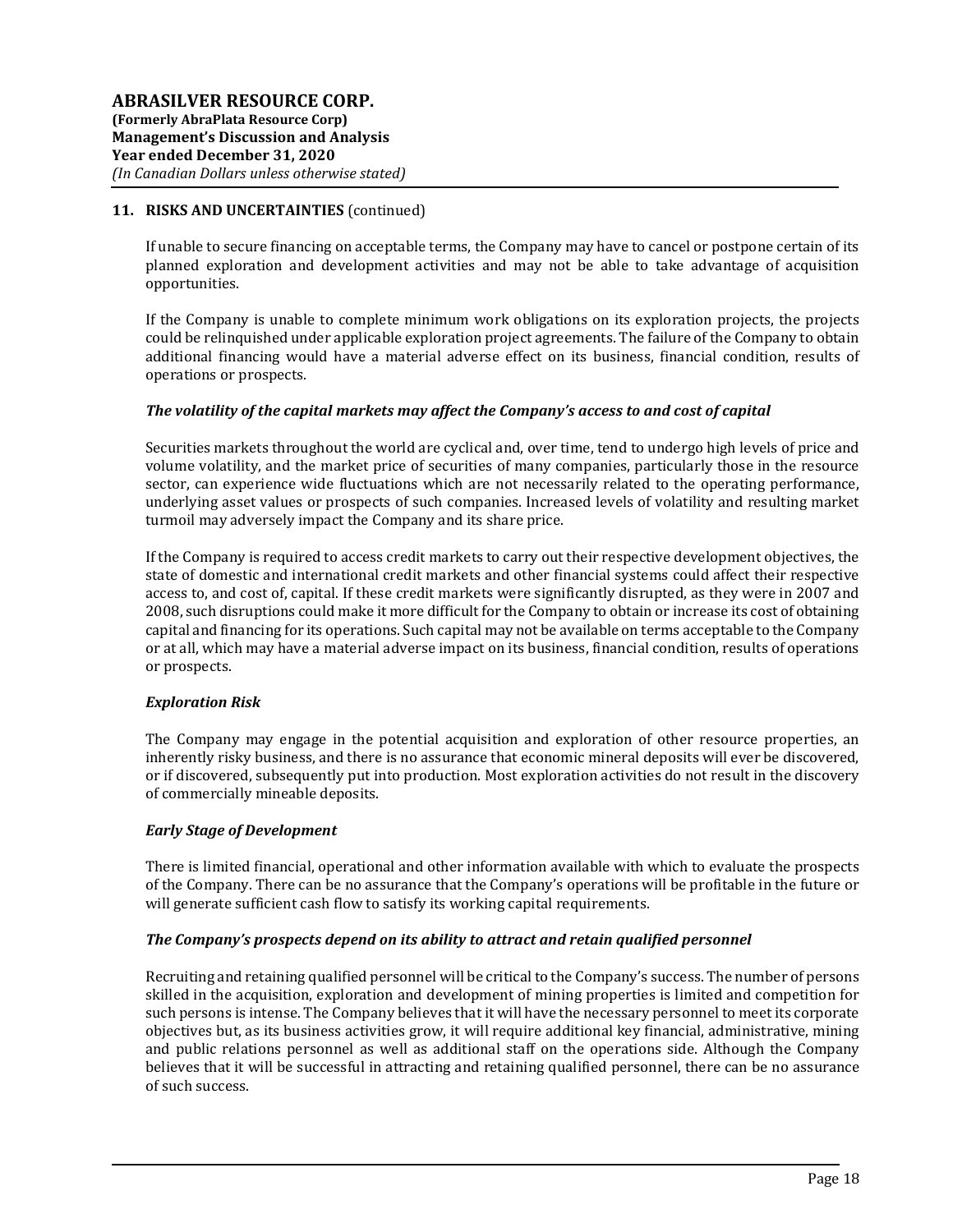## Future mining operations and exploration activities are subject to laws and regulations relating to the protection and remediation of the environment

The Company's future mining operations and exploration activities are and will be subject to laws and regulations relating to the protection and remediation of the environment. Environmental legislation provides for restrictions and prohibitions on spills, releases or emissions of various substances produced in association with certain mining industry operations, such as seepage from tailings disposal areas, which would result in environmental pollution. These laws, regulations and the governmental policies for implementation of such laws and regulations are constantly changing and are generally becoming more restrictive. The costs associated with compliance with these laws and regulations are substantial and possible future laws and regulations and changes to existing laws and regulations (including the imposition of higher taxes and mining royalties) could cause additional expense or capital expenditure, or result in restrictions or delays in the Company's development plans.

The Company cannot give any assurance that, notwithstanding its precautions and careful operating practices, breaches of environmental laws, whether inadvertent or not, or some type of environmental problem will not occur. In the event of any such breach, it is possible that the respective regulatory authority can suspend the rights of the Company, as applicable, to develop its mineral interests.

 A breach of environmental laws and regulations may allow governmental authorities and third parties, who have an interest in any future mining operations or the consequences of mining operations, to bring lawsuits based upon damages to project and injury to persons resulting from the environmental impact of the Company's potential future operations which could lead to the imposition of substantial fines, penalties or other civil or criminal sanctions and could have a material adverse effect on the Company's business, financial condition, results of operations or prospects.

If the Company's environmental compliance obligations were to vary as a result of changes to legislation, or if certain assumptions the Company makes to estimate liabilities are incorrect, or if unanticipated conditions were to arise in the Company's future mining operations, the Company's expenses and other obligations could increase, which could have a material adverse effect on the Company's business, financial condition, results of operations or prospects.

### As a participant in the resource extraction industry, the Company may face opposition from local and international groups

There is an increasing level of public concern relating to the effects of mining production on its surroundings, communities, and environment. Certain non-governmental organizations, public interest groups and reporting organizations ("NGOs"), who oppose globalization and resource development and who may not be bound to codes of ethical reporting, can be vocal critics of the mining industry. In addition, there have been many instances in which local community groups have opposed resource extraction activities, which have resulted in disruption and delays to the relevant operation. While the Company will seek to operate in a socially responsible manner, NGOs or local community organizations could direct adverse publicity and/or disrupt its operations in respect of one or more properties, regardless of the Company's successful compliance with social and environmental best practices, due to political factors and/or activities of unrelated third parties on lands in which the Company has an interest or operates.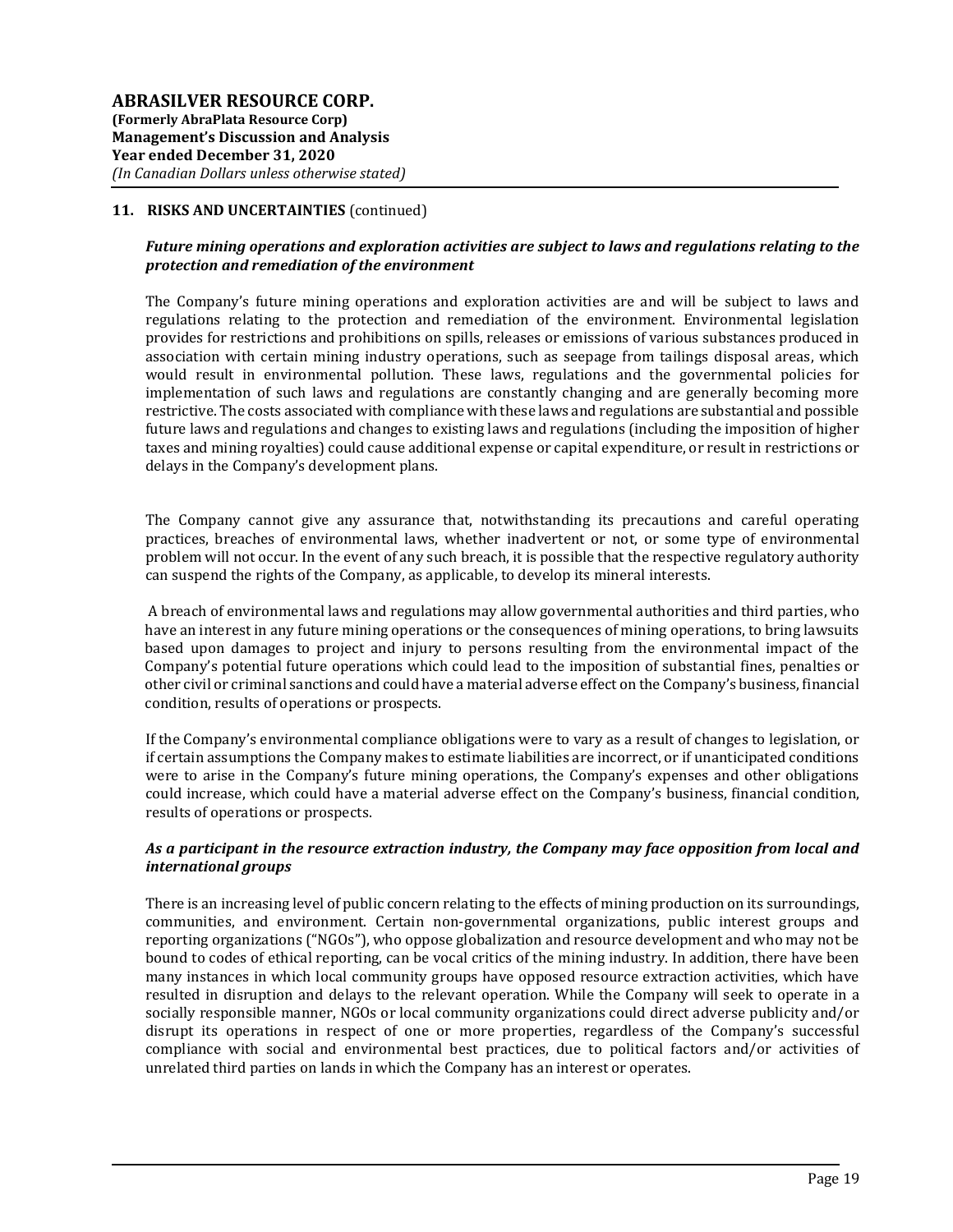Any such actions and the resulting media coverage could have an adverse effect on the reputation and financial condition of the Company, as applicable, or its relationships with the communities in which it operates, which could have a material adverse effect on the Company's business, financial condition, results of operations or prospects.

## The costs of complying with applicable laws and governmental regulations may have an adverse impact on the Company's business

The Company's operations and exploration activities will be subject to laws and regulations governing various matters. These include without limitation laws and regulations relating to repatriation of capital and exchange controls, taxation, labour standards and occupational health and safety and historic and cultural preservation.

Amendments to current laws, regulations and permits governing operations and activities of mining companies, or the more stringent enforcement thereof, could have a material adverse effect on the Company's business, financial condition, results of operations or prospects by increasing exploration expenses, future capital expenditures or future production costs or by reducing the future level of production, or cause the abandonment of or delays in the development of the Projects.

### Competition in the mining industry may adversely affect the Company

The mining industry is intensely competitive. The Company will compete with other mining companies, many of which have greater resources and experience. Competition in the mining industry is primarily for: (i) properties which can be developed and can produce economically; (ii) the technical expertise to find, develop, and operate such properties; (iii) labour to operate the properties; and (iv) capital to fund such properties. Such competition may result in the Company being unable to acquire desired properties, to recruit or retain qualified employees or to acquire the capital necessary to fund their respective operations and develop their respective properties. The Company's inability to compete with other mining companies for these resources could have a material adverse effect on the Company's business, financial condition, results of operations or prospects.

### The Company's insurance coverage may not cover all of its potential losses, liabilities and damages related to its business and certain risks are uninsured or uninsurable

The Company's business will be subject to a number of risks and hazards (as further described herein). Although the Company will maintain insurance to protect against certain risks in such amounts as it considers being reasonable, such insurance will likely not cover all the potential risks associated with its activities, including any future mining operations. The Company may also be unable to maintain insurance to cover its risks at economically feasible premiums, or at all. Insurance coverage may not continue to be available or may not be adequate to cover any resulting liability. Moreover, insurance against risks such as environmental pollution or other hazards as a result of exploration or production may not be available to the Company on acceptable or any terms. The Company might also become subject to liability for pollution or other hazards which it is not currently insured against and/or in the future may not insure against because of premium costs or other reasons. Losses from these events may cause the Company to incur significant costs which could have a material adverse effect on the Company's business, financial condition, results of operations or prospects.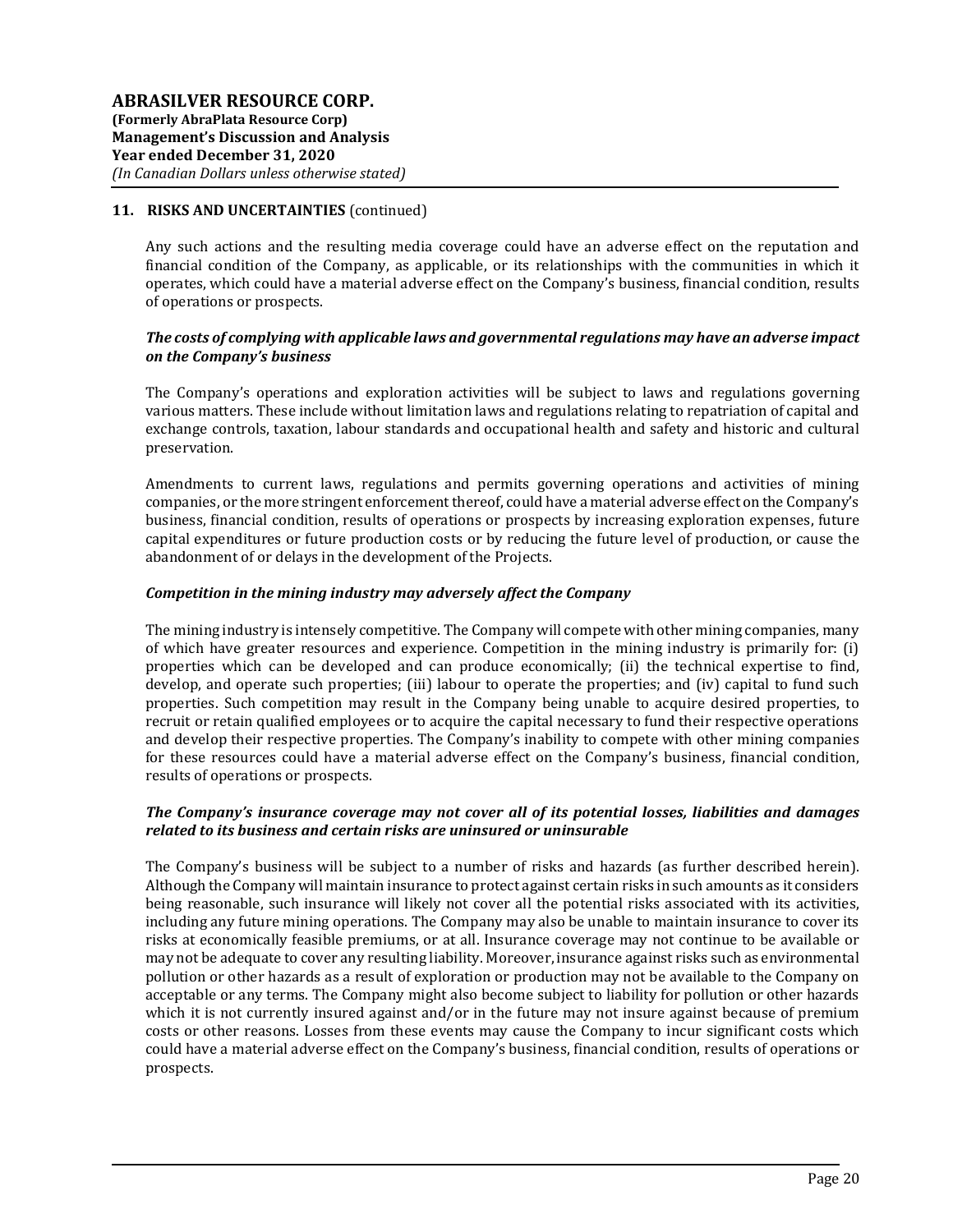## Mining and mineral exploration is inherently dangerous and subject to factors or events beyond the Company's control

The Company's business, and any future development or mining operations, will involve various types of risks and hazards typical of companies engaged in the mining industry. These risks will affect the exploration, development and refurbishment activities of the Company, and will affect its business to an even larger extent once commercial mining operations, if any, commence.

Such risks include, but are not limited to: (i) industrial accidents; (ii) unusual or unexpected rock formations; (iii) structural cave-ins or slides and pitfall, ground or slope failures and accidental release of water from surface storage facilities; (iv) fire, flooding and earthquakes; (v) rock bursts; (vi) metals losses; (vii) periodic interruptions due to inclement or hazardous weather conditions; (viii) environmental hazards; (ix) discharge of pollutants or hazardous materials; (x) failure of processing and mechanical equipment and other performance problems; (xi) geotechnical risks, including the stability of the underground hanging walls and unusual and unexpected geological conditions; (xii) unanticipated variations in grade and other geological problems, water, surface or underground conditions; (xiii) labour disputes or slowdowns; (xiv) work force health issues as a result of working conditions; and (xv) force majeure events, or other unfavorable operating conditions.

These risks, conditions and events could result in: (i) damage to, or destruction of, the value of, the Projects or their facilities; (ii) personal injury or death; (iii) environmental damage to the Projects or the properties of others; (iv) delays or prohibitions on mining or the transportation of minerals; (v) monetary losses; and (vi) potential legal liability. Any of the foregoing could have a material adverse effect the Company's business, financial condition, results of operation or prospects.

### Directors and officers may be subject to conflicts of interest

Certain directors and officers of the Company are or may become associated with other mining and/or mineral exploration and development companies which may give rise to conflicts of interest. Directors who have a material interest in any person who is a party to a material contract or a proposed material contract with the company with which they serve are required, subject to certain exceptions, to disclose that interest and generally abstain from voting on any resolution to approve such a contract. In addition, directors and officers are required to act honestly and in good faith with a view to the best interests of their respective company. Some of the directors and officers have either other full-time employment or other business or time restrictions placed on them and accordingly, the Company will not be the only business enterprise of these directors and officers. Further, any failure of the directors or officers of the Company to address these conflicts in an appropriate manner, or to allocate opportunities that they become aware of to the Company, could have a material adverse effect on the Company's business, financial condition, results of operations or prospects.

### Political instability and hyperinflationary economy

Political or economic instability, including high inflation rate, or unexpected regulatory change in the countries where the Company's mineral properties are located could adversely affect the business.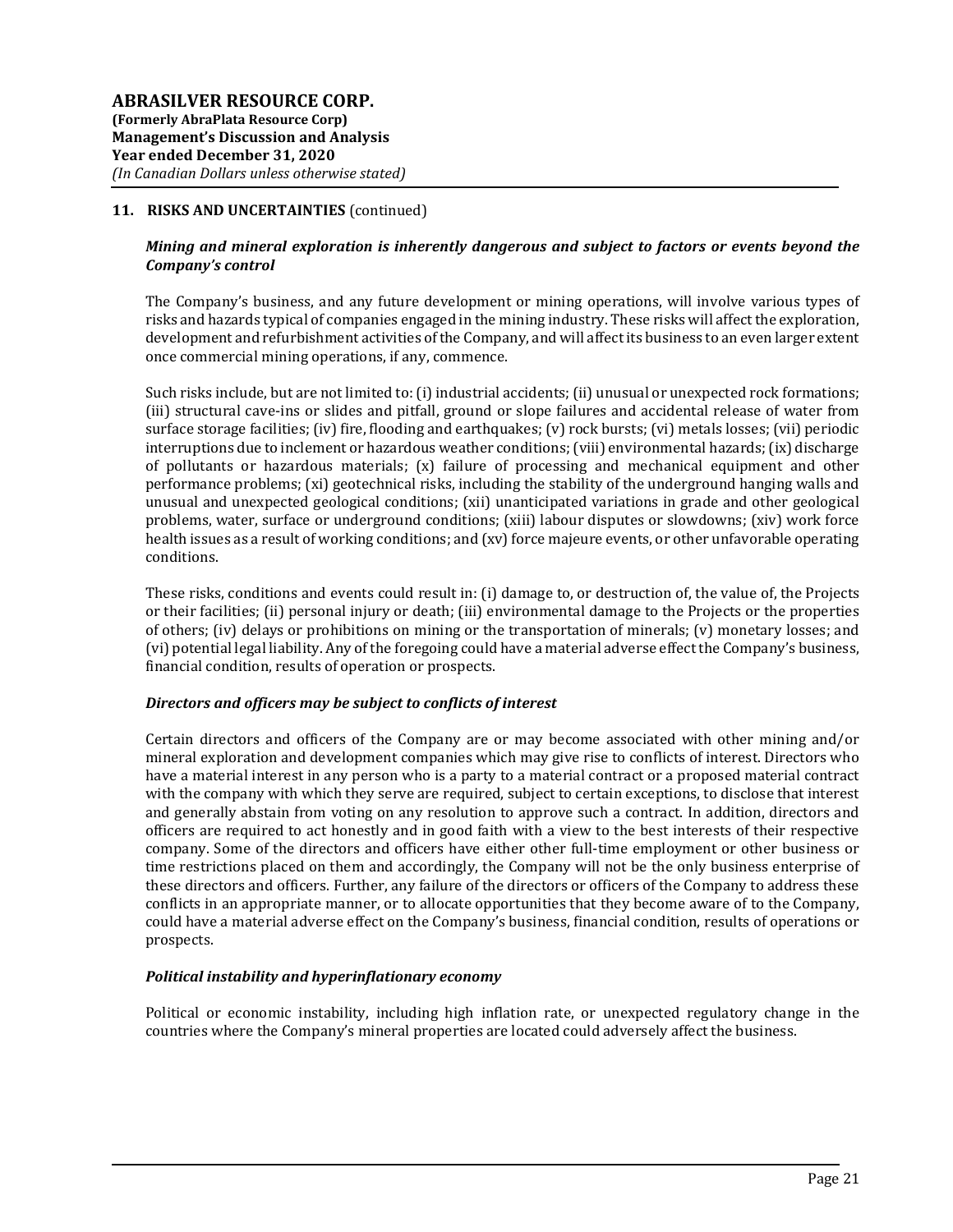#### Global pandemic outbreak

During the year there was a global pandemic outbreak of COVID-19. The actual and threatened spread of the virus globally has had a material adverse effect on the global economy and; specifically, the regional economies in which the Company operates. The pandemic could continue to have a negative impact on the stock market, including trading prices of the Company's shares and its ability to raise new capital. These factors, among others, could have a significant impact on the Company's operations.

### 12. SIGNIFICANT ACCOUNTING POLICIES

The Company's management is required to make judgments in the process of applying the Company's accounting policies in the preparation of its financial statements. In addition, the preparation of the financial statements in accordance with IFRS requires that the Company's management make assumptions and estimates of effects of uncertain future events on the carrying amounts of the Company's assets and liabilities at the end of the reporting period and the reported amounts of revenues and expenses during the reporting period. Actual results may differ from those estimates as the estimation process is inherently uncertain. Estimates are reviewed on an ongoing basis based on historical experience and other factors that are considered to be relevant under the circumstances.

While management believes the estimates are reasonable, actual results could differ from these estimates and could impact future results of operations and cash flows. Revisions to estimates and resulting effects on the carrying amounts of the Company's assets and liabilities are accounted for prospectively.

### (a) Critical Estimates in Applying Accounting Policies

Significant assumptions about the future and other sources of estimation uncertainty that management has made at the end of the reporting period, that could result in a material adjustment to the carrying amounts of assets and liabilities, in the event that actual results differ from assumptions made, relate to, but are not limited to, the determination of environmental obligations, if any; and the recoverability of mineral interests.

### (b) Critical Judgments in Applying Accounting Policies

### Critical accounting judgments

Critical accounting judgments are accounting policies that have been identified as being complex or involving subjective judgments or assessments, which are discussed below.

### Acquisition

The Company's acquisition of all the outstanding shares of Aethon Minerals Corp. ("Aethon", see note 12 to the Consolidated Financial Statements) has been determined to be an asset acquisition as Aethon was determined not to meet the definition of a business as per IFRS 3 as substantially all of the fair value of Aethon's assets were concentrated in its mineral property interest and cash, and it did not have any processes or outputs.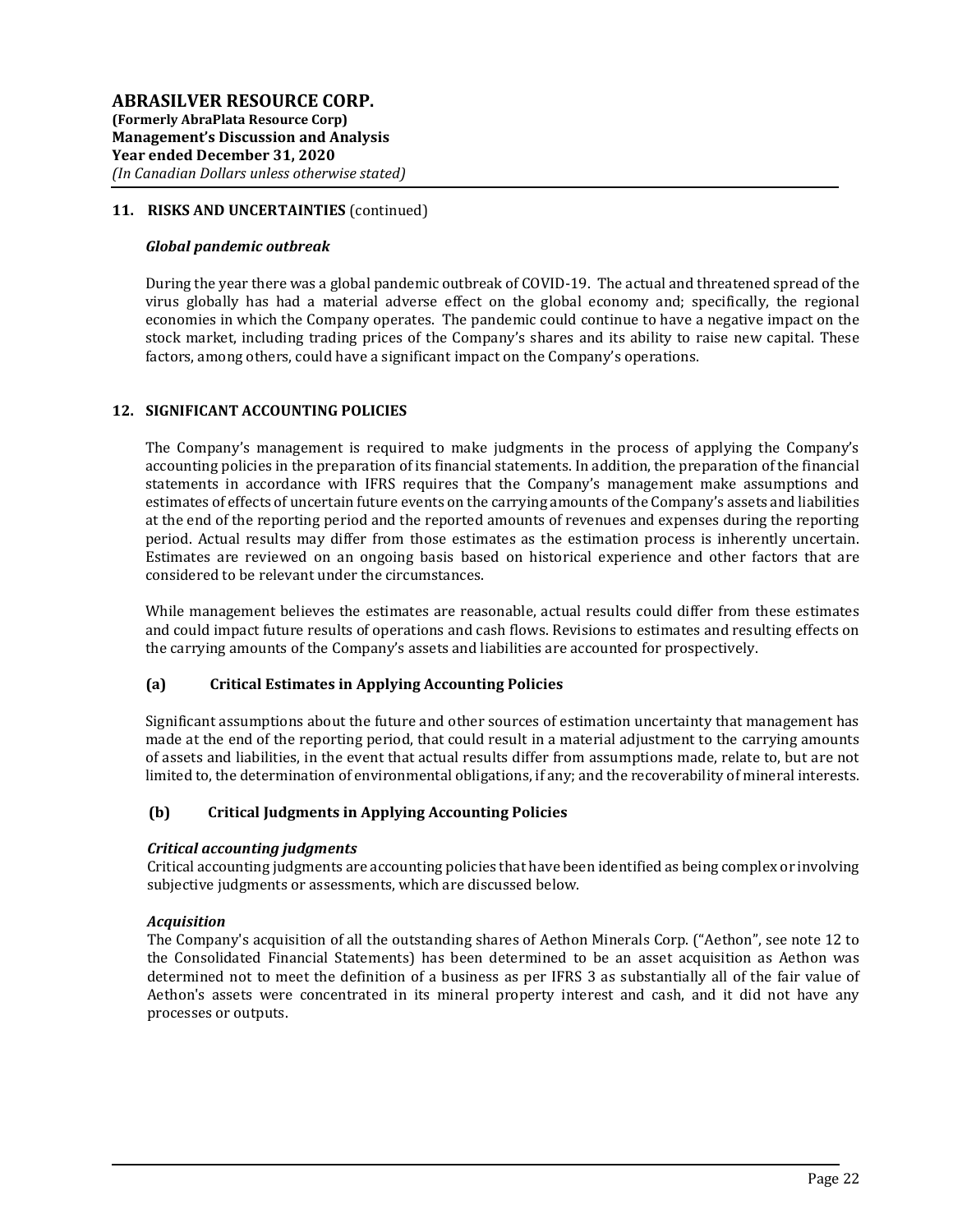# 12. SIGNIFICANT ACCOUNTING POLICIES (continued)

## (b) Critical Judgments in Applying Accounting Policies (continued)

### Functional currency

In accordance with IAS 21 "The Effects of Changes in Foreign Exchange Rates", management determined that the functional currency of AbraPlata Argentina S.A. (former Meryllion Argentina S.A.), Pacific Rim Mining Corporation Argentina S.A., and Minera Cerro Bayo S.A. is Argentine Peso. The functional currency of ABP Global Inc. (BVI) and ABP Diablillos Inc. (BVI) is the US dollar. The functional currency of AbraSilver Resource Corp. Huayra Minerals Corp. and Aethon Minerals Corp. is Canadian dollar. The functional currency of Aethon Minerals Chile SpA is the Chilean Peso.

## Impairment of mineral interests

The application of the Company's accounting policy for exploration and evaluation expenditure and impairment of the capitalized expenditures requires judgment in determining whether it is likely that future economic benefits will flow to the Company, which may be based on assumptions about future events or circumstances. Estimates and assumptions made may change if new information becomes available. If, after expenditure is capitalized, information becomes available suggesting that the recovery of expenditure is unlikely, the amount capitalized is written off in profit or loss in the year the new information becomes available.

### Going concern risk assessment

The assessment of the Company's ability to continue as a going concern involves significant judgment. Refer to our discussion in Note 1 of the consolidated financial statements for the year ended December 31, 2020.

During the year there was a global pandemic outbreak of COVID-19. The actual and threatened spread of the virus globally has had a material adverse effect on the global economy and; specifically, the regional economies in which the Company operates. The pandemic could continue to have a negative impact on the stock market, including trading prices of the Company's shares and its ability to raise new capital. These factors, among others, could have a significant impact on the Company's operations. Management have given consideration as to the impact of COVID-19 on the Company and concluded that the financial statements appropriately reflect and disclose management's best estimate and uncertainty regarding the impact of COVID-19 on the Company's future operations and financial results.

# (c) Change in Accounting Policy

During the year ended December 31, 2020, the Company retrospectively changed its accounting policy for the valuation of shares and warrants in a unit placement. Proceeds from unit placements were previously allocated between shares and warrants issued based on the residual value method, with the shares being valued first using the bid price on announcement date.

Under the new policy, proceeds from unit placements are allocated between shares and warrants issued based on the prorata value method, with unit price allocated between warrants and shares prorata based on the fair values of the warrants and shares. Upon expiry of warrants, the fair value of warrants are reclassified to share capital. As required by IAS 8, Accounting Policies, Changes in Accounting Estimates and Errors, the consolidated financial statements reflect the retroactive application of this accounting policy change, which has no net effect on the net loss for the years ended December 31, 2019 and 2018. Please look at note 4 in the Consolidated Financial Statements.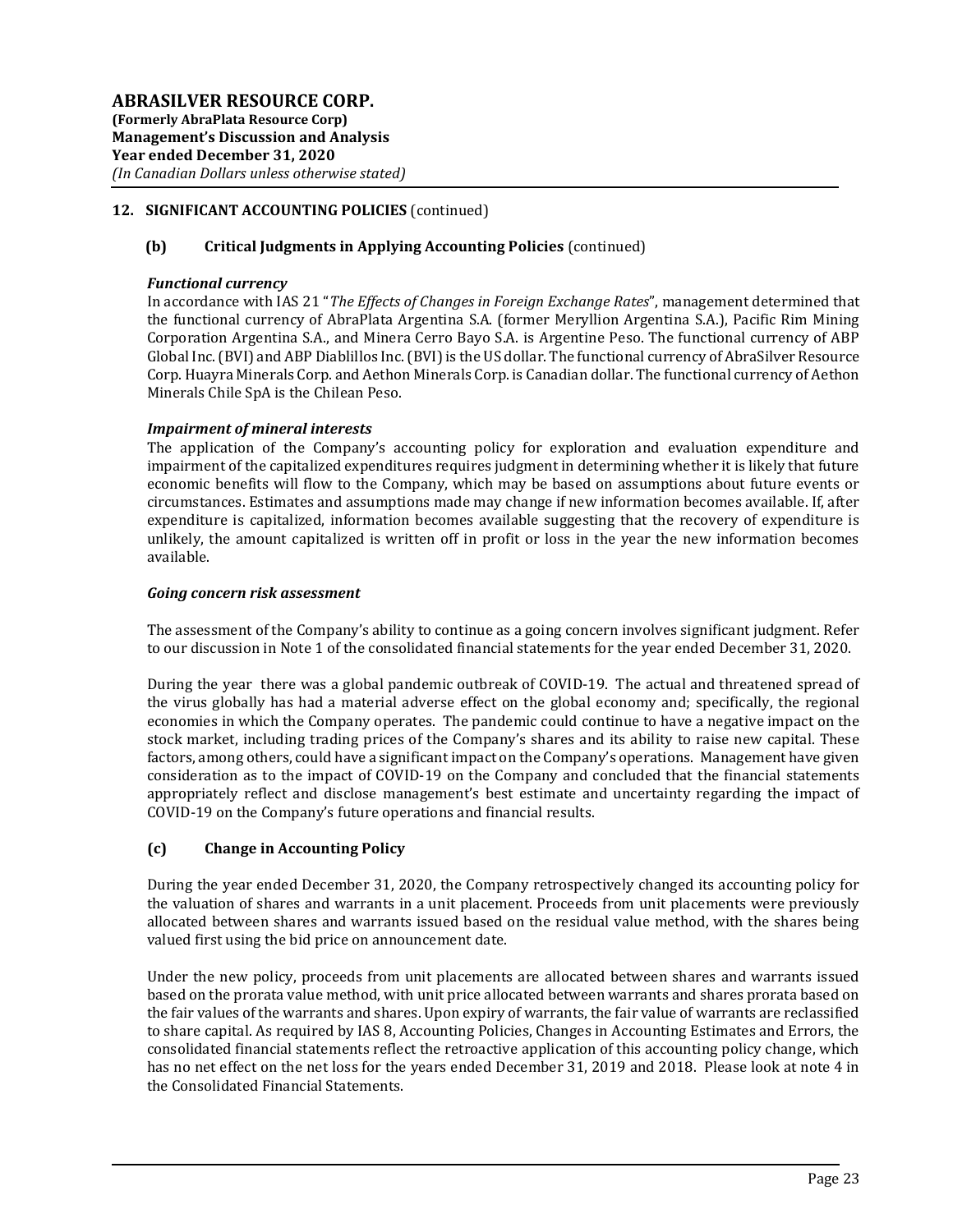### 13. FORWARD LOOKING STATEMENTS

Certain of the statements made and information contained herein are considered "forward-looking information" within the meaning of the British Columbia Securities Act. These statements relate to future events or the Company's future performance. All statements, other than statements of historical fact, may be forward-looking statements. Forward-looking statements are often, but not always, identified by the use of words such as "seek", "anticipate", "plan", "continue", "estimate", "expect", "may", "will", "project", "predict", "propose", "potential", "targeting", "intend", "could", "might", "should", "believe" and similar expressions. These statements involve known and unknown risks, uncertainties and other factors that may cause actual results or events to differ materially from those anticipated in such forward-looking statements.

The Company believes that the expectations reflected in those forward-looking statements are reasonable but no assurance can be given that these expectations will prove to be correct and such forward-looking statements included in this MD&A should not be unduly relied upon by investors as actual results may vary. These statements speak only as of the date of this MD&A and are expressly qualified, in their entirety, by this cautionary statement.

In particular, this MD&A contains forward-looking statements, pertaining to the following: capital expenditure programs, development of resources, treatment under governmental and taxation regimes, expectations regarding the Company's ability to raise capital, expenditures to be made by the Company on its properties and work plans to be conducted by the Company. With respect to forward-looking statements

listed above and contained in the MD&A, the Company has made assumptions regarding, among other things:

- the impact of currency fluctuations in Argentina and Chile;
- the impact of increasing competition in gold, silver and copper business;
- unpredictable changes to the market prices for gold, silver and copper;
- exploration and development costs for its properties;
- availability of additional financing or joint-venture partners;
- anticipated results of exploration activities; and
- the Company's ability to obtain additional financing on satisfactory terms.

The Company's actual results could differ materially from those anticipated in these forward-looking statements as a result of the risk factors set forth above and elsewhere in this MD&A including, uncertainty due to COVID-19, uncertainties relating to receiving mining and exploration permits in Argentina; volatility in the market price for minerals; uncertainties associated with estimating resources; geological, technical, drilling and processing problems; liabilities and risks, including environmental liabilities and risks, inherent in mineral exploration; fluctuations in currencies and interest rates; incorrect assessments of the value of acquisitions; unanticipated results of exploration activities; competition for, amongst other things, capital, undeveloped lands and skilled personnel; lack of availability of additional financing and/or joint venture partners and unpredictable weather conditions.

Investors should not place undue reliance on forward-looking statements as the plans, intentions or expectations upon which they are based might not occur. Readers are cautioned that the foregoing lists of factors are not exhaustive. The forward-looking statements contained in this MD&A are expressly qualified by this cautionary statement. The Company does not undertake any obligation to update or revise any forward-looking statements, whether as a result of new information, future events or otherwise, unless required by law.